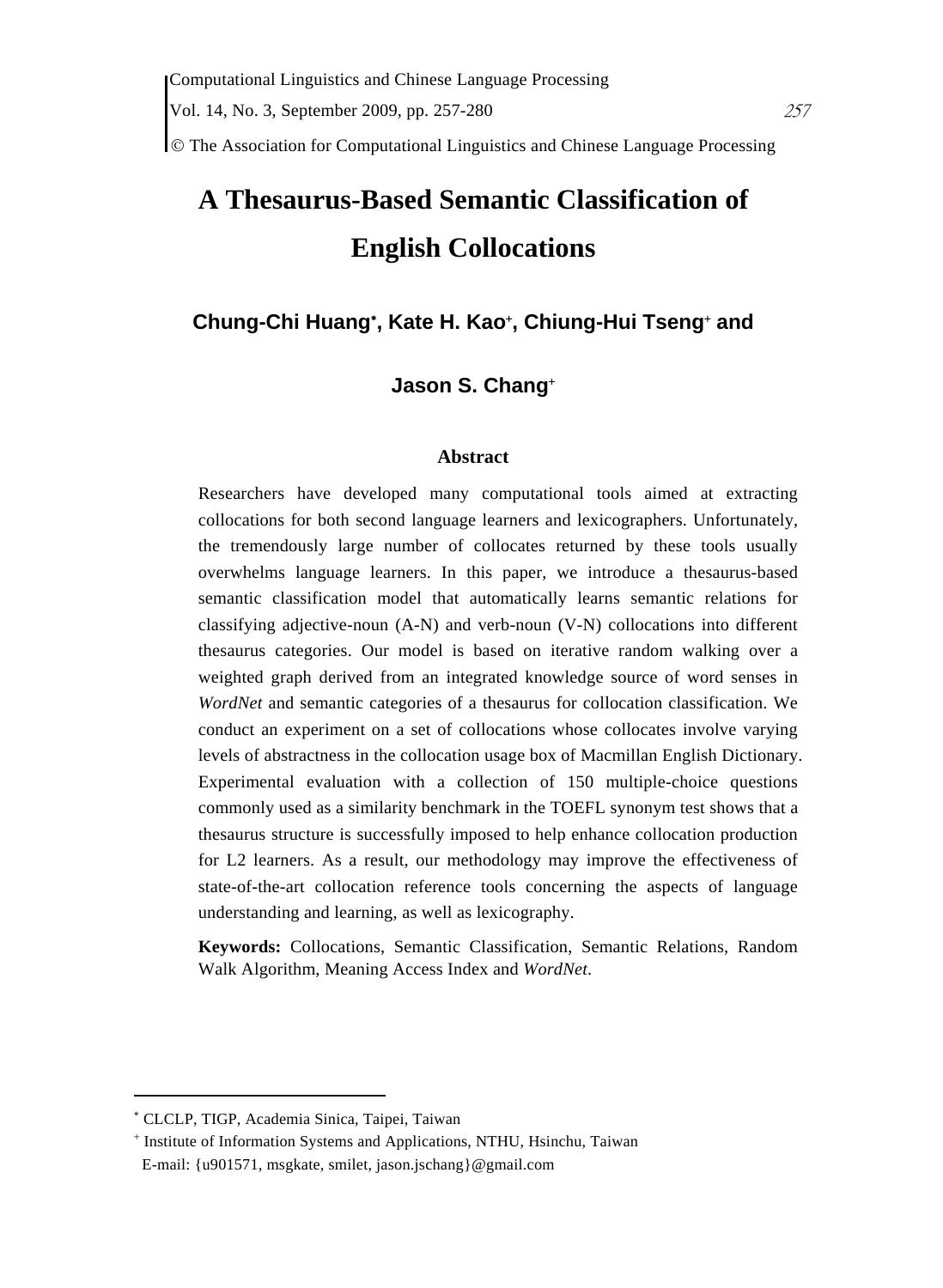# **1. Introduction**

Researchers have developed applications of computational collocation reference tools, such as several commercial collocation dictionary CD-ROMs, Word Sketch (Kilgarriff & Tugwell, 2001), *TANGO* (Jian *et al*., 2004), to answer queries (*e.g*., a search keyword "beach" for its adjective collocates) of collocation usage. These reference tools typically return collocates (*e.g*., adjective collocates for the pivot word "beach" are "rocky," "golden," "beautiful," "raised," "sandy," "lovely," "unspoiled," "magnificent," "deserted," "fine," "pebbly," "splendid," "crowded," "superb," *etc*.) extracted from a corpus of English texts (*e.g*., *British National Corpus*).

Unfortunately, existing tools for language learning sometimes present too much information in a batch on a single screen. With corpus sizes rapidly growing to Web scale (*e.g*., Web 1 Trillion 5-gram Corpus), it is common to find hundreds of collocates for a query word. The bulk of information may frustrate and slow L2 learners' progress of learning collocations. An effective language learning tool also needs to take into consideration second language learners' absorbing capacity at one sitting. To satisfy the need for presenting a digestible amount of information at one time, a promising approach is to automatically partition collocations of a query word into various categories to support meaningful access to the search results and to give a thesaurus index to collocation reference tools.

Consider the query "beach" in a search for its adjective collocates. Instead of generating a long list of adjectives like the above-mentioned applications, a better presentation could be composed of clusters of adjectives inserted into distinct semantic categories such as: {*fine*, *lovely*, *superb*, *beautiful*, *splendid*} assigned with a semantic label "*Goodness,*" {*sandy*, *rocky*, *pebbly*} assigned with a semantic label "*Materials,*" *etc*. Intuitively, by imposing a semantic structure on the collocations, we can bias the existing collocation reference tools towards giving a thesaurus-based semantic classification as one of the well-developed and convincingly useful collocation thesauri. We present a thesaurus-based classification system that automatically groups collocates of a given pivot word (here, the adjective collocates of a noun, the verb collocates of a noun, and the noun collocates of a verb) into semantically related classes expected to render highly useful applications in computational lexicography and second language teaching for L2 learners. A sample presentation for a collocation thesaurus is shown in Figure 1.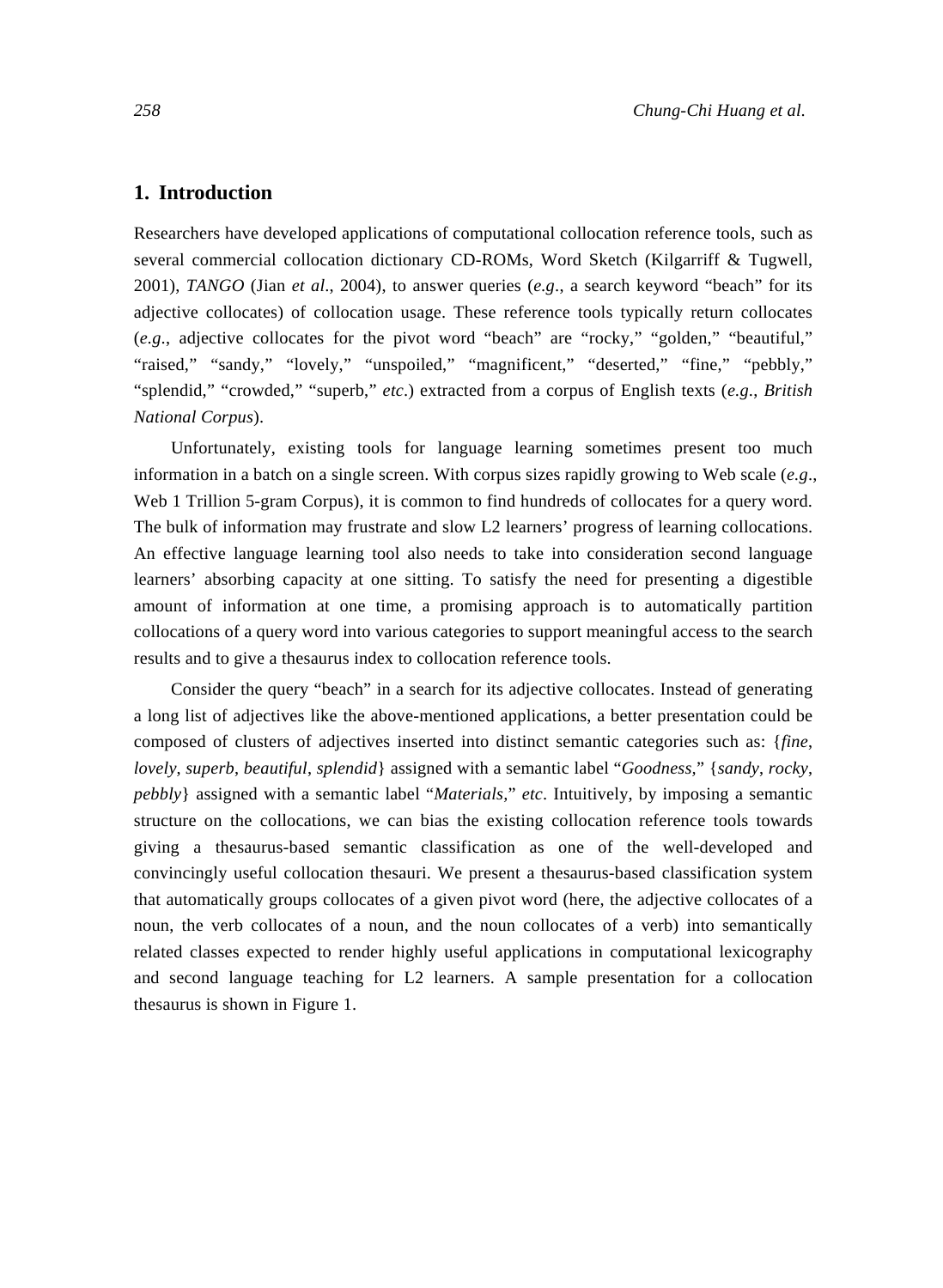

*Figure 1. Sample presentation for the adjective collocate search query "beach".* 

Our thesaurus-based semantic classification model has determined the best semantic labels for 859 collocation pairs, focusing on: (1) A-N pairs and clustering over the adjectives (*e.g*., "fine beach"); (2) V-N pairs and clustering over the verbs (*e.g*., "develop relationship"); and (3) V-N pairs and clustering over the nouns (*e.g*., "fight disease") from the specific underlying collocation reference tools (in this study, from *JustTheWord*). Our model automatically learns these useful semantic labels using the Random Walk Algorithm, an iterative graphical approach, and partitions collocates for each collocation types (*e.g*., the semantic category "*Goodness*" is a good thesaurus label for "fine" in the context of "beach" along with other adjective collocates such as "lovely," "beautiful," "splendid," and "superb"). We describe the learning process of our thesaurus-based semantic classification model in more detail in Section 3. At runtime, we assign the most probable semantic categories to collocations (*e.g*., "sandy," "fine," "beautiful," *etc*.) of a pivot word (*e.g*., "beach") for semantic classification. In this paper, we exploit the Random Walk Algorithm to disambiguate word senses, assign semantic labels, and partition collocates into meaningful groups.

The rest of the paper is organized as follows. We review the related work in the next section. Then, we present our method for automatic learning to classify collocations into semantically related categories, which is expected to improve the presentation of underlying collocation reference tools and support collocation acquisition by computer-assisted language learning applications for L2 learners (Section 3). As part of our evaluation, two metrics are designed with very little precedent of this kind. One, we assess the performance of resulting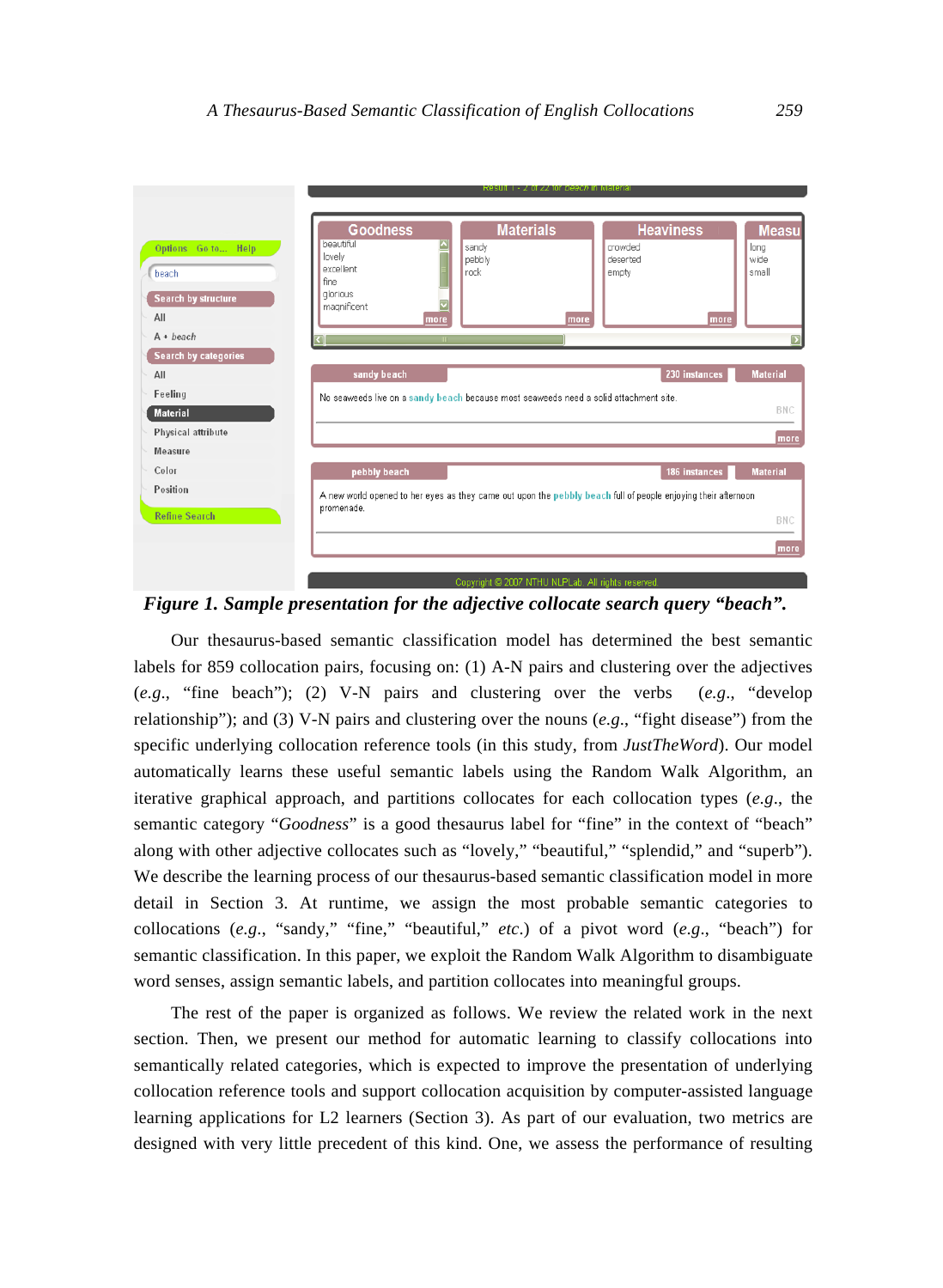collocation clusters by a robust evaluation metric; two, we evaluate the conformity of semantic labels by a three-point rubric test over a set of collocation pairs chosen randomly from the classifying results (Section 5).

# **2. Related Work**

Many natural language processing (NLP) applications in computational lexicography and second language teaching (SLT) build on one part of lexical acquisition emphasizing teaching collocation for L2 learners. In our work, we address an aspect of word similarity in the context of a given word (*i.e.*, collocate similarity), in terms of use, acquisition, and ultimate success in language learning.

This section offers the theoretical basis on which recommendations for improvements to the existing collocation reference tools are made, and it is made up of three major sections. In the first section, an argument is made in favor of collocation ability being an important part of language acquisition. Next, we show the need to change the current presentation of collocation reference tools. The final section examines other literature on computational measures for word similarity versus collocate similarity.

## **2.1 Collocations for L2 Learners**

The past decade has seen an increasing interest in the studies on collocations. This has been evident not only from a collection of papers introducing different definitions of the term "collocation" (Firth, 1957; Benson, 1985; Nattinger & DeCarrico, 1992; Nation, 2001), but also from the inclusive review of research on collocation teaching and the relation between collocation acquisition and language learning (Lewis, 1997; Hall, 1994).

New NLP applications for extracting collocations, therefore, are a great boon to both L2 learners and lexicographers alike. SLT has long favored grammar and memorization of lexical items over learning larger linguistic units (Lewis, 2000). Nevertheless, several studies have shown the importance of acquisition of collocations; moreover, they have found specifically that the most important is learning the right verbs in verb-noun collocations (Nesselhauf, 2003; Liu, 2002). Chen (2004) showed that verb-noun (V-N) and adjective-noun (A-N) collocations were found to be the most frequent error patterns. Liu (2002) found that, in a study of English learners' essays from Taiwan, 87% of miscollocations were attributed to the misuse of V-N collocations. Of those, 96% were due to the selection of the wrong verb. A simple example will suffice to illustrate: in English, one writes a check and also writes a letter while the equivalent Mandarin Chinese word for the verb "write" is "kai" (開) for a check and "xie" (寫) for a letter, but absolutely not "kai" (開) for a letter.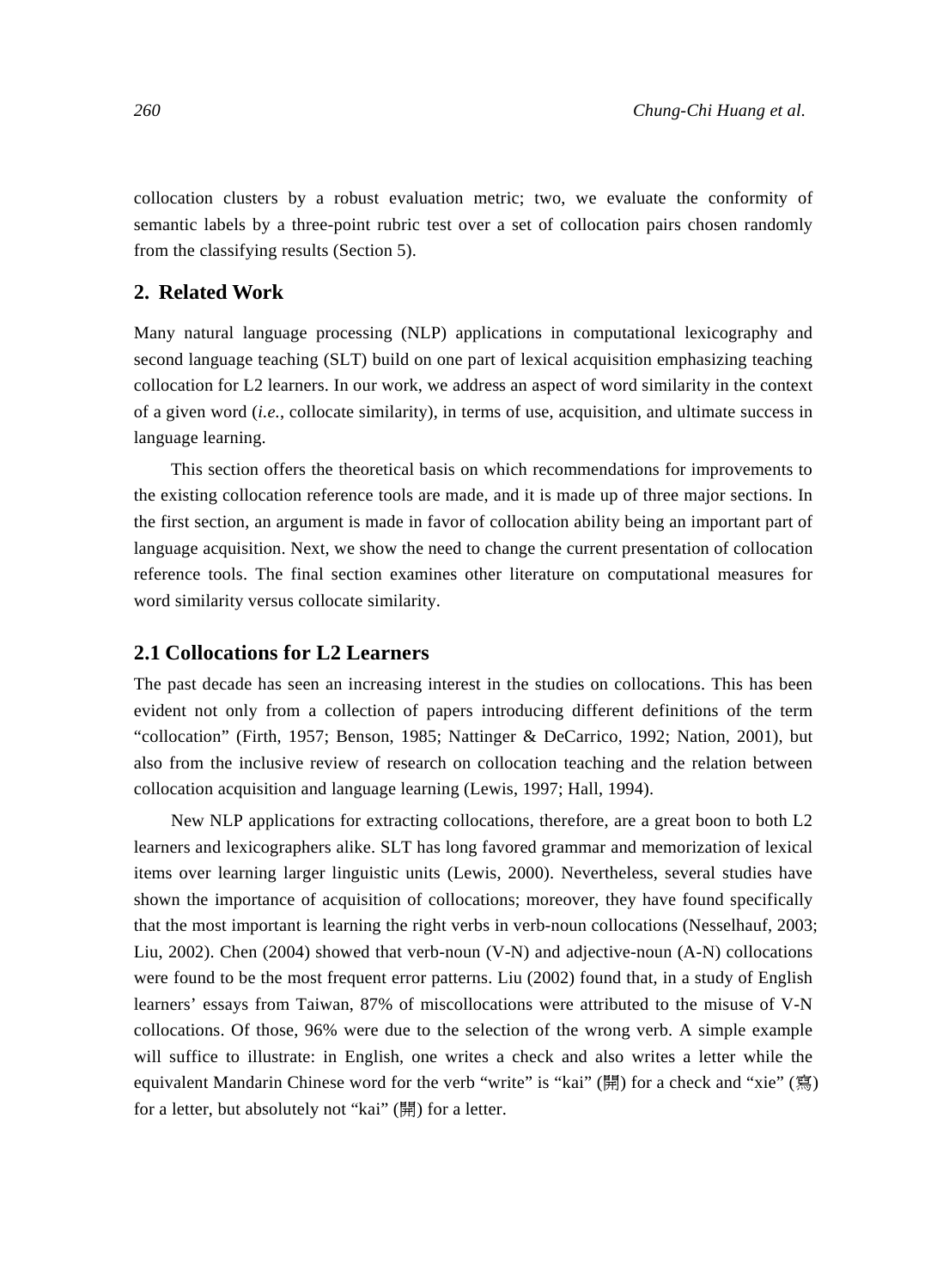This type of language-specific idiosyncrasy is not encoded in either pedagogical grammars or lexical knowledge but is of utmost importance to fluent production of a language.

## **2.2 Meaning Access Indexing in Dictionaries**

Some attention has been paid to the investigation of the dictionary needs and reference skills of language learners (Scholfield, 1982; Béjoint, 1994), and one important cited feature is a structure to support users' neurological processes in meaning access. Tono (1984) was among the first attempts to claim that the dictionary layout should be more user-friendly to help L2 learners access desired information more effectively. According to Tono (1992) in his subsequent empirical close examination of the matter, menus that summarize or subdivide definitions into groups at the beginning of entries in dictionaries would help users with limited reference skills to access the information in the dictionary entries more easily. The *Longman Dictionary of Contemporary English*, 3rd edition [ISBN 0-582-43397-5] (henceforth called *LDOCE3*), has just such a system called "**Signposts**". When words have various distinct meanings, the *LDOCE3* begins each sense anew with a word or short phrase which helps users more effectively discover the meaning they need. The *Cambridge International Dictionary of English* [ISBN 0-521-77575-2] does this as well, creating an index called "**Guide Word**" which provides similar functionality. Finally, the *Macmillan English Dictionary for Advanced Learners* [ISBN 0-333-95786-5], which has "Menus" for heavy-duty words with many senses, utilizes this approach as well.

Therefore, in this paper, we introduce a classification model for imposing a thesaurus structure on collocations returned by existing collocation reference tools, aiming at facilitating concept-grasping of collocations for L2 learners.

#### **2.3 Similarity of Semantic Relations**

The construction of practical, general word sense classification has been acknowledged to be one of the most difficult tasks in NLP (Nirenburg & Raskin, 1987), even with a wide range of lexical-semantic resources such as *WordNet* (Fellbaum, 1998) and *Word Sketch* (Kilgarriff & Tugwell, 2001).

Lin (1997) presented an algorithm for word similarity measured by its distributional similarity. Unlike most corpus-based word sense disambiguation (WSD) algorithms, where different classifiers are trained for separate words, Lin used the same local context database as the knowledge source for measuring all word similarities. Approaches presented to recognize synonyms have been studied extensively (Landauer & Dumais, 1997; Deerwester *et al*., 1990; Turney, 2002; Rehder *et al*., 1998; Morris & Hirst, 1991; Lesk, 1986). Measures of recognizing collocate similarity, however, are not as well developed as measures of word similarity.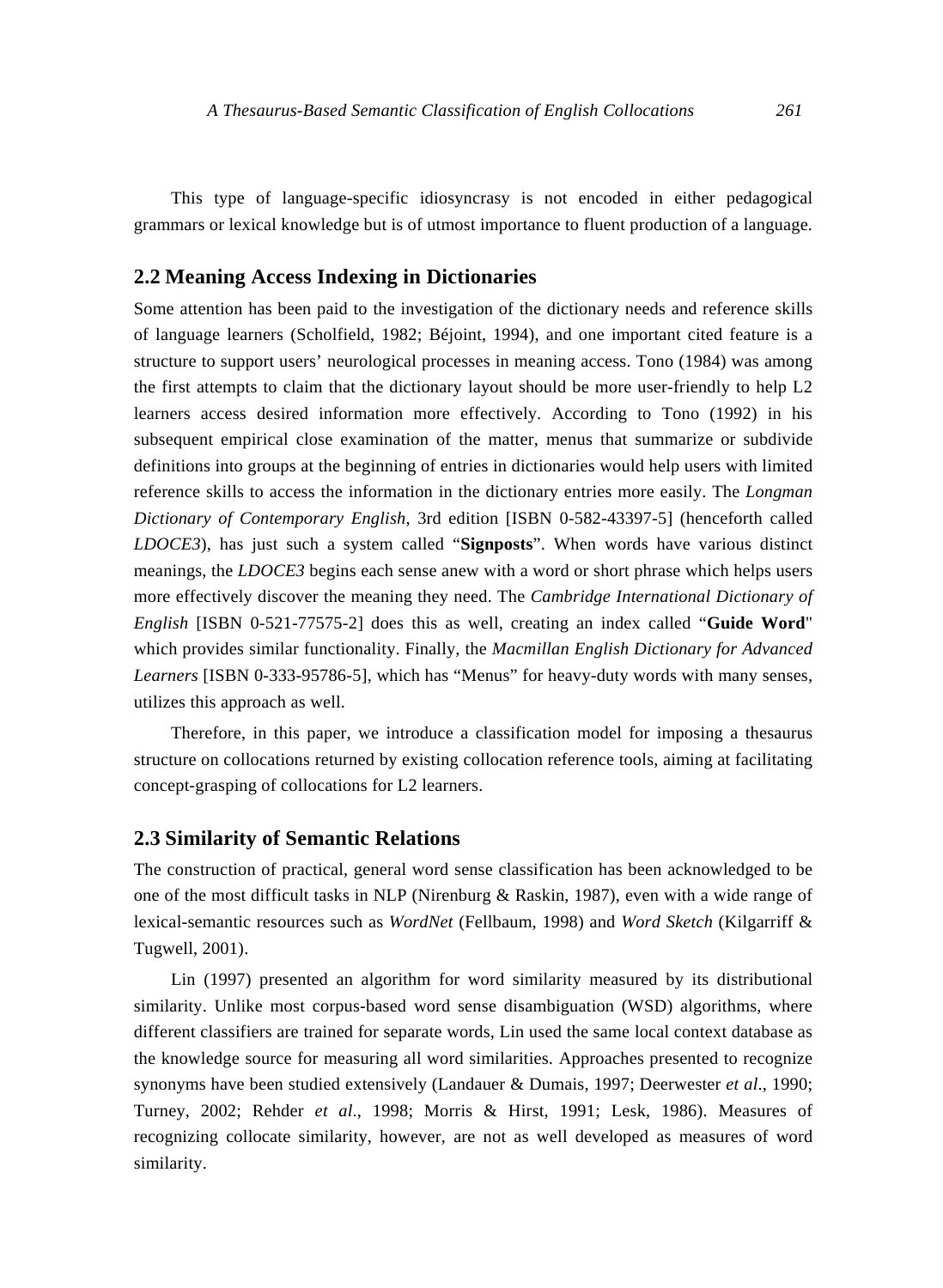The most closely related work focuses on automatically classifying semantic relations in noun pairs (*e.g*., mason:stone) and evaluation with a collection of multiple-choice word analogy question from the SAT exam (Turney, 2006). Another related approach, presented in Nastase and Szpakowicz (2003), describes how to automatically classify a noun-modifier pair, such as "laser printer," according to the semantic relation between the head noun (printer) and the modifier (laser). The evaluation is manually conducted by human labeling. For a review of work to a more fine-grained word classification, Pantel and Chklovski (2004) presented a semi-automatic method for extracting fine-grained semantic relations between verbs. VerbOcean (http://semantics.isi.edu/ocean/) is a broad-coverage semantic network of verbs, detecting similarity (*e.g*., transform::integrate), strength (*e.g*., wound::kill), antonymy (*e.g*., open::close), enablement (*e.g*., fight::win), and temporal happens-before (*e.g*., marry::divorce) relations between pairs of strongly associated verbs using lexico-syntactic pattern over the Web. Hatzivassiloglou and McKeown (1993) presented a method towards the automatic identification of adjectival scales. Based on statistical techniques with linguistic information derived from the corpus, the adjectives, according to their meaning based on a given text corpus, can be placed in one group describing different values of the same property. Their clustering algorithm suggests some degree of adjective scalability; nevertheless, it is interesting to note that the algorithm discourages recognizing the relationship among adjectives, *e.g*., missing the semantic associations (for example a semantic label of "time associated") between *new-old*. More recently, Wanner *et al*. (2006) sought to semi-automatically classify the collocations from corpora via the lexical functions in dictionary as the semantic typology of collocation elements. While there is still a lack of fine-grained semantically-oriented organization for collocation, *WordNet* synset (*i.e*., synonymous words in a set) information can be explored to build a classification scheme for refinement of the model and develop a classifier to measure the distribution of class for the new tokens of words set foot in. Our method, which we will describe in the next section, uses a similar lexicon-based approach for a different setting of collocation classification.

## **3. Methodology**

## **3.1 Problem Statement**

We focus on the preparation step of partitioning collocations into categories for collocation reference tools: providing words with semantic labels, thus, presenting collocates under thesaurus categories for ease of comprehension. The categorized collocations are then returned in groups as the output of the collocation reference tool. It is crucial that the collocation categories be fairly consistent with human judgment and that the categories of collocates cannot be so coarse-grained that they overwhelm learners or defeat the purpose of users' fast access. Therefore, our goal is to provide semantic-based access to a well-founded collocation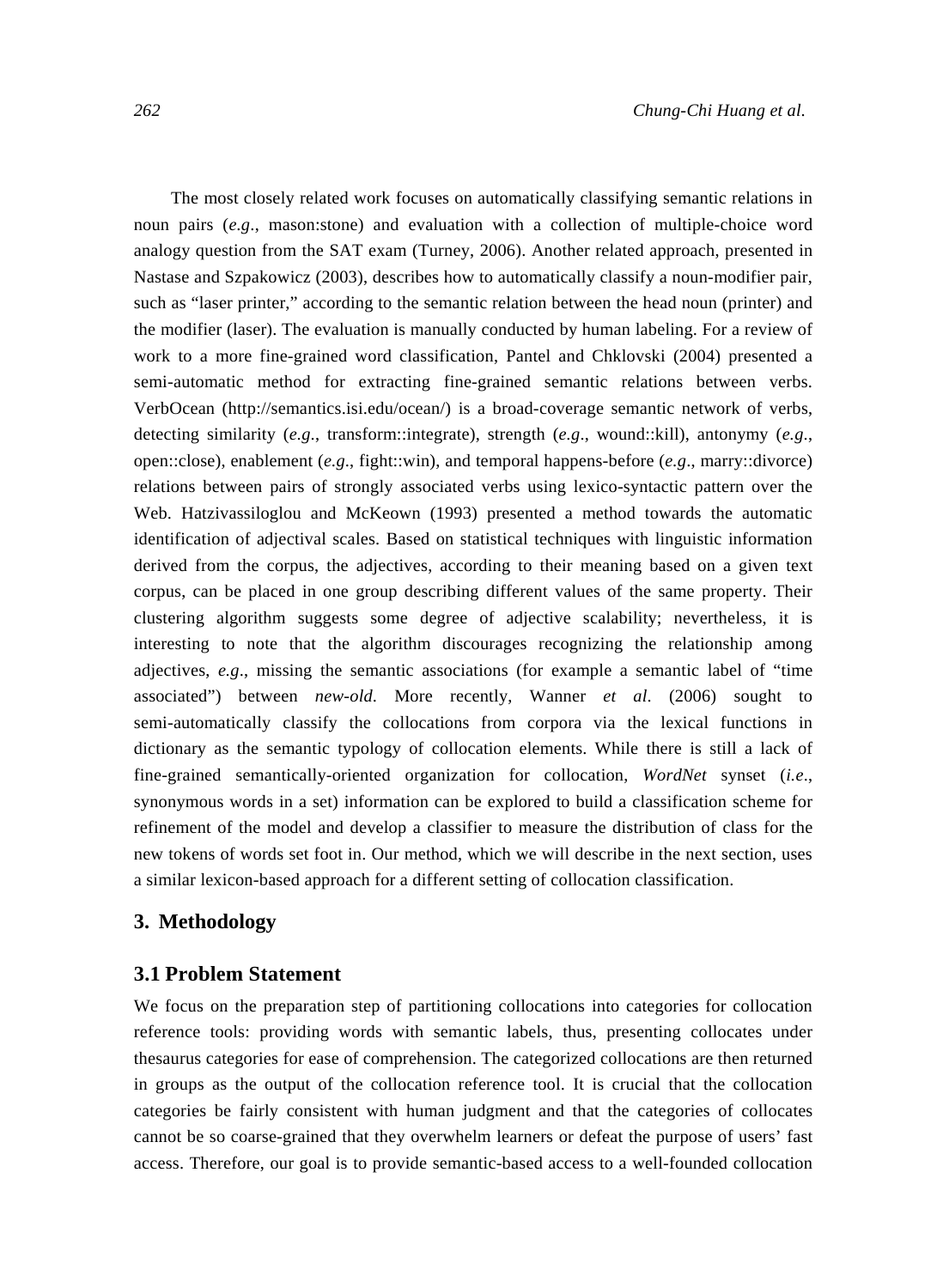thesaurus. The problem is now formally defined.

*Problem Statement:* We are given (1) a set of collocates  $Col = \{C_1, C_2, ..., C_n\}$  (*e.g.*, "sandy," "beautiful," "superb," "rocky," *etc.*) with corresponding parts-of-speech  $P = \{p | p \in Pos \text{ and } p\}$ *Pos*={noun,adjective,verb}} for a pivot word *X* (*e.g*., "beach"); (2) a combination of thesaurus categories (*e.g.*, *Roget's Thesaurus*),  $TC = \{(W, P, L)\}\$  where a word *W* with a part-of-speech *P* is under the general-purpose semantic category *L* (*e.g*., feelings, materials, art, food, time, etc.); and (3) a lexical database (*e.g*., *WordNet*) as our word sense inventory *SI* for semantic relation population. *SI* is equipped with a measure of semantic relatedness: REL(*S*, *S*') encodes semantic relations holding between word sense *S* and *S*'.

Our goal is to partition *Col* into subsets of similar collocates by means of integrated semantic knowledge crafted from the mapping of *TC* and *SI,* whose elements are likely to express related meanings in the same context of *X*. For this, we leverage a graph-based algorithm to assign the most probable semantic label *L* to each collocation, thus giving collocations a thesaurus index.

For the rest of this section, we describe our solution to this problem. In the first stage of the process, we introduce an iterative graphical algorithm for providing each word with a word sense (Section 3.2.1) to establish integrated semantic knowledge. A mapping of words, senses, and semantic labels is thus constructed for later use of automatic collocation partitioning. In the second stage (Section 3.2.2), to reduce out-of-vocabulary (OOV) words in *TC*, we extend word coverage of limited *TC* by exploiting a lexical database (*e.g.*, *WordNet*) as a word sense inventory, encoding words grouped into cognitive synonym sets and interlinked by semantic relations. In the third stage, we present a similar graph-based algorithm for collocation labeling using the extended *TC* and Random Walk on a graph in order to provide a semantic access to collocation reference tools of interest (Section 3.3). The approach presented here is generalizable to allow construction from any underlying semantic resource. Figure 2 shows a comprehensive framework for our unified approach.



*Figure 2. A comprehensive framework for our classification model.*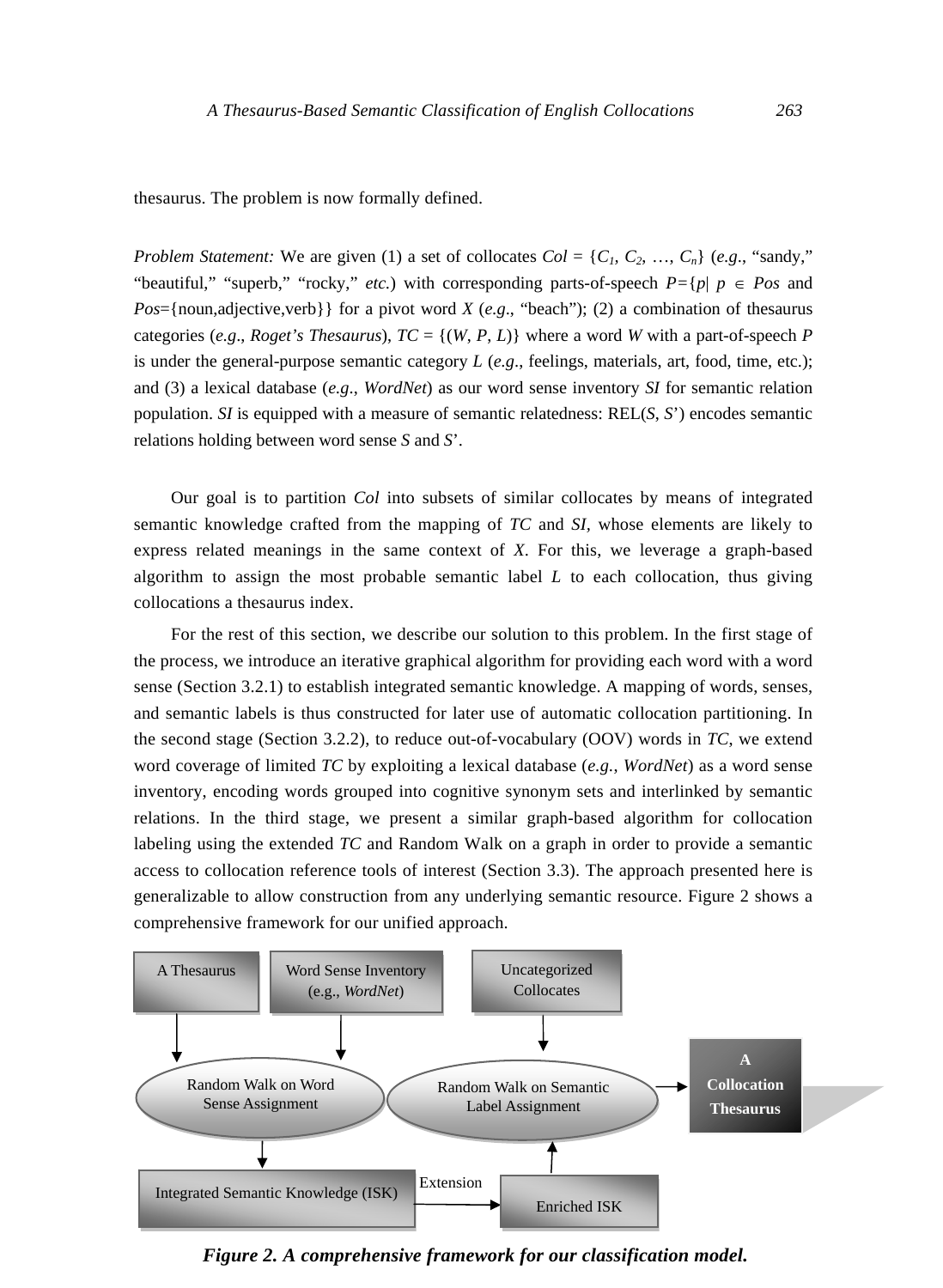# **3.2 Learning to Build a Semantic Knowledge by Iterative Graphical Algorithms**

In this paper, we attempt to provide each word with a semantic label and attempt to partition collocations into thesaurus categories. In order to partition a large-scale collocation input and reduce the out-of-vocabulary (OOV) encounters for the model, we first incorporate word sense information in *SI*, into the thesaurus, *i.e*., *TC*, and extend the former integrated semantic knowledge (*ISK*) using semantic relations provided in *SI*. Figure 3 outlines the aforementioned process.

- (1) Build an Integrated Semantic Knowledge (*ISK*) by Random Walk on Graph (Section 3.2.1)
- (2) Extend Word Coverage for Limited *ISK* by Lexical-Semantic Relations (Section 3.2.2)

## *Figure 3. Outline of the learning process of our model.*

#### **3.2.1 Word Sense Assignment**

In the first stage (Step (1) in Figure 3), we use a graph-based sense linking algorithm which automatically assigns appropriate word senses to words under a thesaurus category. Figure 4 shows the algorithm.

#### **Algorithm 1. Graph-based Word Sense Assignment**

**Input**: A word list, *WL*, under the same semantic label in the thesaurus *TC*; A word sense inventory *SI*.

**Output**: A list of linked word sense pairs, {(*W*, *S\** )}

**Notation**: Graph  $G = \{V, E\}$  is defined over admissible word senses (*i.e.*, *V*) and their semantic relations (*i.e.*, *E*). In other words, each word sense *S* constitutes a vertex  $v \in V$  while a semantic relation between senses *S* and *S'* (or vertices) constitutes an edge in *E*. Word sense inventory *SI* is organized by semantic relations *SR* and REL(*S*,*S'*) identifies the semantic relations between sense of *S* and *S'* in *SI*.

**PROCEDURE** AssignWordSense(*WL,SI*)

#### **Build weighted graph** *G* **of word senses and semantic relations**

|     | INITIALIZE $V$ and $E$ as two empty sets                                                    |
|-----|---------------------------------------------------------------------------------------------|
|     | FOR each word Win WL                                                                        |
|     | FOR each of the $n(W)$ admissible word senses, S, of W in SI                                |
| (1) | ADD node $S$ to $V$                                                                         |
|     | FOR each node pair $(S, S')$ , where S and S' belong to different words, in $V \times V$    |
| (2) | IF (REL(S,S') $\neq$ NULL and $S \neq S'$ THEN ADD edge $E(S, S')$ to E and $E(S', S)$ to E |
|     | FOR each word WAND each of its word senses $S$ in $V$                                       |
| (3) | INITIALIZE $P_s = 1/n(W)$ as the initial probability                                        |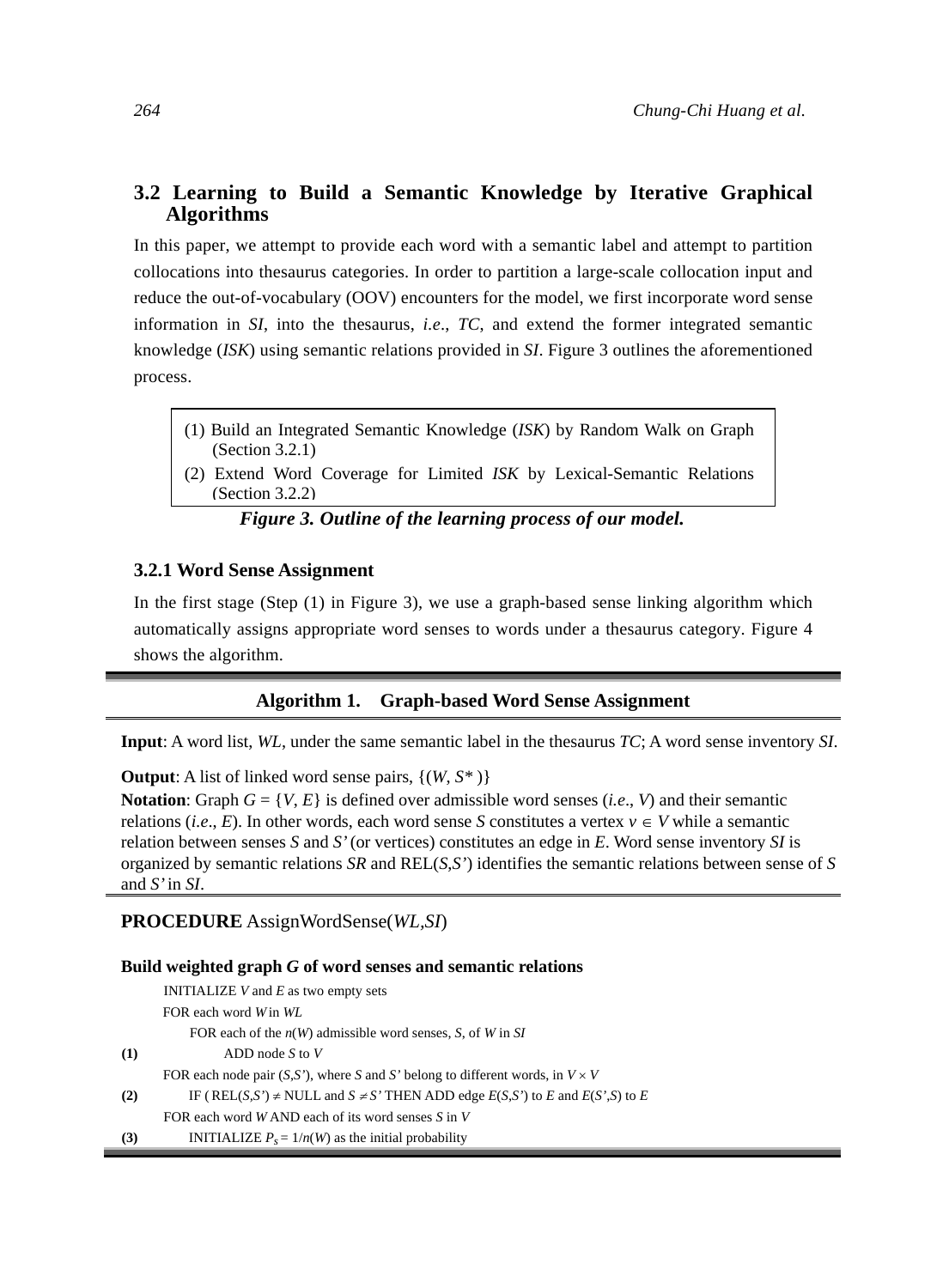| (3a) | ASSIGN weight $(1-d)$ to matrix element $M_{SS}$                                    |
|------|-------------------------------------------------------------------------------------|
| (3b) | COMPUTE $e(S)$ as the number of edges leaving S                                     |
|      | FOR each other word $W \neq W$ in WL AND each sense S' of W'                        |
| (3c) | IF there is an edge between S and S'THEN ASSIGN Weight $d/e(S)$ to $M_{SS'}$        |
|      | OTHERWISE ASSIGN 0 to $M_{SS'}$                                                     |
|      | Score vertices in G                                                                 |
|      | <b>REPEAT</b>                                                                       |
|      | FOR each word WAND each of its word senses S                                        |
| (4)  | <b>INTIALIZE</b> $Q_S$ to $P_S \times M_{SS}$                                       |
|      | FOR each other word $W\neq W$ in WL AND each sense S' of W'                         |
| (4a) | INCREMENT $Q_S$ by $P_{S'} \times M_{S'S}$                                          |
|      | FOR each word W, SUM $Q_s$ over $n(W)$ senses as $N_w$                              |
|      | FOR each word $W$ AND each of its word senses $S$                                   |
| (4b) | REPLACE $P_s$ by $Q_s/N_w$                                                          |
|      | UNTIL probability $P_s$ 's converge                                                 |
|      | Assign word sense                                                                   |
| (5)  | <b>INITIALIZE</b> List as NULL                                                      |
|      | FOR each word W in WL                                                               |
| (6)  | APPEND (W,S <sup>*</sup> ) to List where $P_{S^*}$ is the maximum among senses of W |
| (7)  | <b>OUTPUT</b> List                                                                  |

# *Figure 4. Algorithm for Graph-based Word Sense Assignment.*

The algorithm for the best sense assignment  $S^*$  for *W* consists of three main parts: (1) construction of a weighted word sense graph; (2) sense scoring using the iterative Random Walk algorithm; and (3) word sense assignment.

In Step 1 of the algorithm, by referring to  $SI$ , we populate candidate  $n(W)$  senses for each word *W* in the word list, *WL*, under the same semantic category as vertices in graph *G*. In *G*, directed edges *E*(*S*,*S'*) and *E*(*S'*,*S*) are built between vertex *S* and vertex *S'* if and only if there exists a semantic relation between the word sense *S* and *S'* in *SI*. Figure 5 shows an example of such a graph.



*Figure 5. Sample graph built on the admissible word senses (vertical axis) for three words (horizontal axis) under the thesaurus category of "Goodness". Note that self-loop edges are omitted for simplicity.*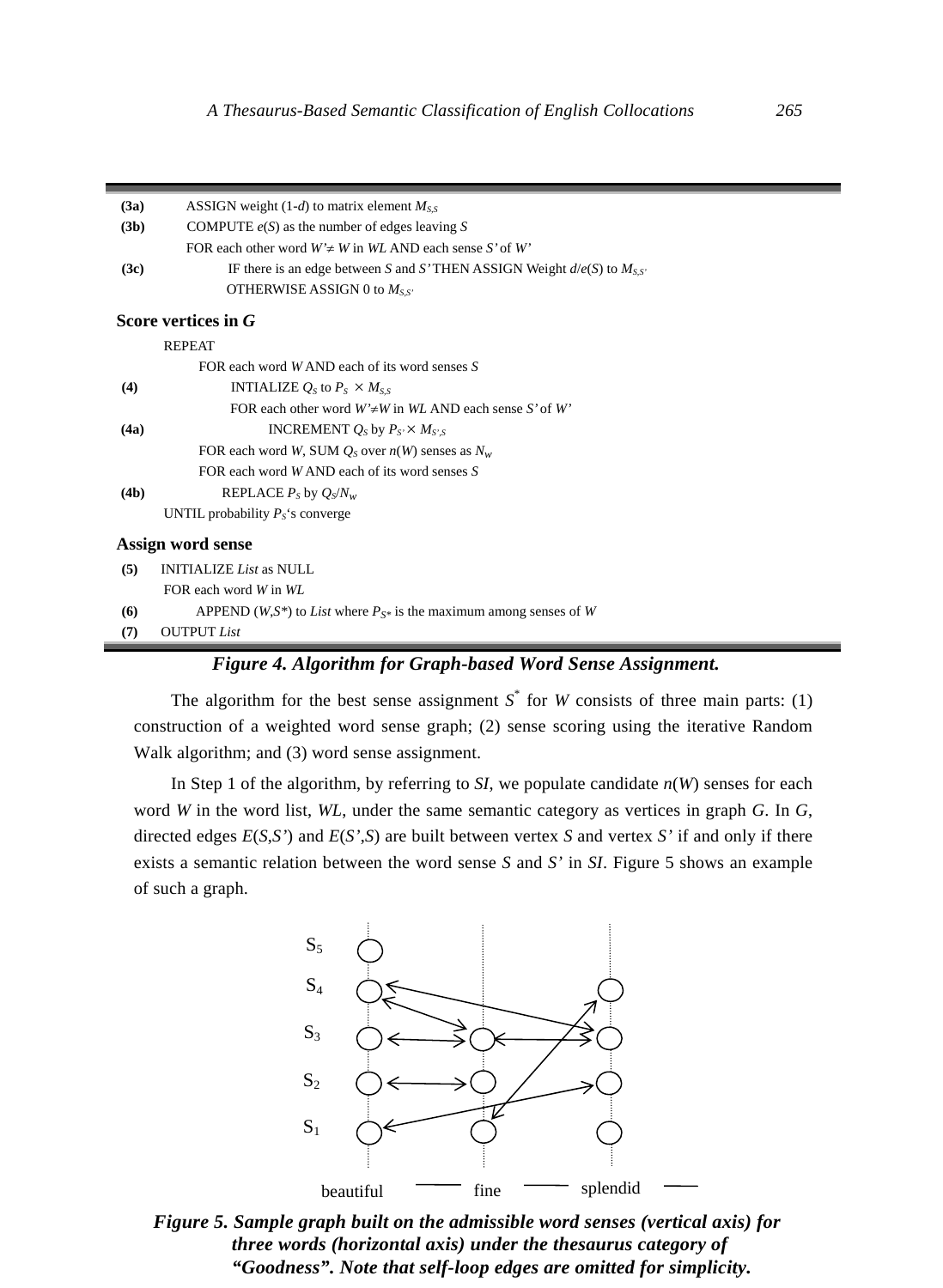We initialize the probability concerning the sense *S* of a word *W*,  $P_s$ , to  $1/n(W)$ , uniform distribution among the senses of *W* (Step (3)). For example, in Figure 5, the probability of the fourth sense of the word "beautiful" is initialized to 0.2. Then, we construct a matrix, whose element  $M_{x,y}$  stands for the proportion of the probability  $P_x$ , that will be propagated to node *y*. Since  $M_{x,y}$  may not be equal to  $M_{y,x}$ , the edges in *G* are directed. In matrix *M*, we assign 1-*d* to  $M_{x,x}$  where  $x \in V(\text{Step (3a)})$  while the rest of the proportion (*i.e.*, *d*) is uniformly distributed among the outgoing edges of the node *x* (Step (3c)). Take the fourth sense (Node 4 for short) of the word "beautiful" and the third sense (Node 8 for short) of the word "fine" in Figure 5 for example.  $M_{4,8}$  is  $d/2$  since there are two outgoing edges for Node 4. On the other hand,  $M_{8,4}$  is  $d/3$  in that there are three edges leaving Node 8. *d* is the damping factor and was first introduced by PageRank (Brin & Page, 1998), a link analysis algorithm. The damping factor is usually set around 0.85, indicating that eighty-five percent of the probability of a node will be distributed to its outbound nodes.

In the second part of the algorithm, probabilities will be iteratively re-distributed among the senses of words until convergence of probabilities. For each sense *S* of a word *W*, first, (Step (4))  $Q_s$  is assigned to  $P_s \times M_{s,s}$  (*i.e.*, some proportion,  $M_{s,s}$ , of the probability of  $P_s$  is propagated to the node *s*), then (Step (4a))  $Q_s$  is incremented by  $P_s \times M_{s,s}$ , the ingoing probability propagation from node *s'*, whenever there is an edge between *s'* and *s*. In Step (4b), we re-calculate the probability of the sense *S*, *P*<sub>s</sub>, by dividing  $Q_s$  by  $\sum_{s' \in sense(W)} Q_{s'}$ ,

where *S* and *S'* are different word senses of the same word *W* and *sense*(*W*) is the set of admissible senses of *W* in *SI* for the next iteration.  $\sum_{s' \in sense(W)} Q_{s'}$ , or  $N_w$  in the algorithm,

is the normalization factor. The propagation of probabilities at each iteration in this graph-based algorithm, or Random Walk Algorithm, ensures that if a node is *semantically*<sup>1</sup> linked to another node with high probability, it will obtain quite a few probabilities from that node, indicating that this node may be important<sup>2</sup> in that probabilities converse and tend to aggregate in senses (*i.e.*, nodes) of words that are semantically related (*i.e*., connected).

Finally, for each word, we identify the most probable sense and attach the sense to it (Step (6)). For instance, for the graph in Figure 6, the vertex on the vertical axis represented as the *sense #3* of "fine" will be selected as the best sense for "fine" under the thesaurus category "*Goodness*" with other entry words, such as, "lovely," "superb," "beautiful," and "splendid". The output of this stage is a set of linked word sense pairs (*W*, *S*\*) that can be utilized to extend the coverage of thesauri via semantic relations in *SI*.

 $<sup>1</sup>$  Edges only exist when there is a semantic relation between vertices, or senses.</sup>

 $<sup>2</sup>$  As probable.</sup>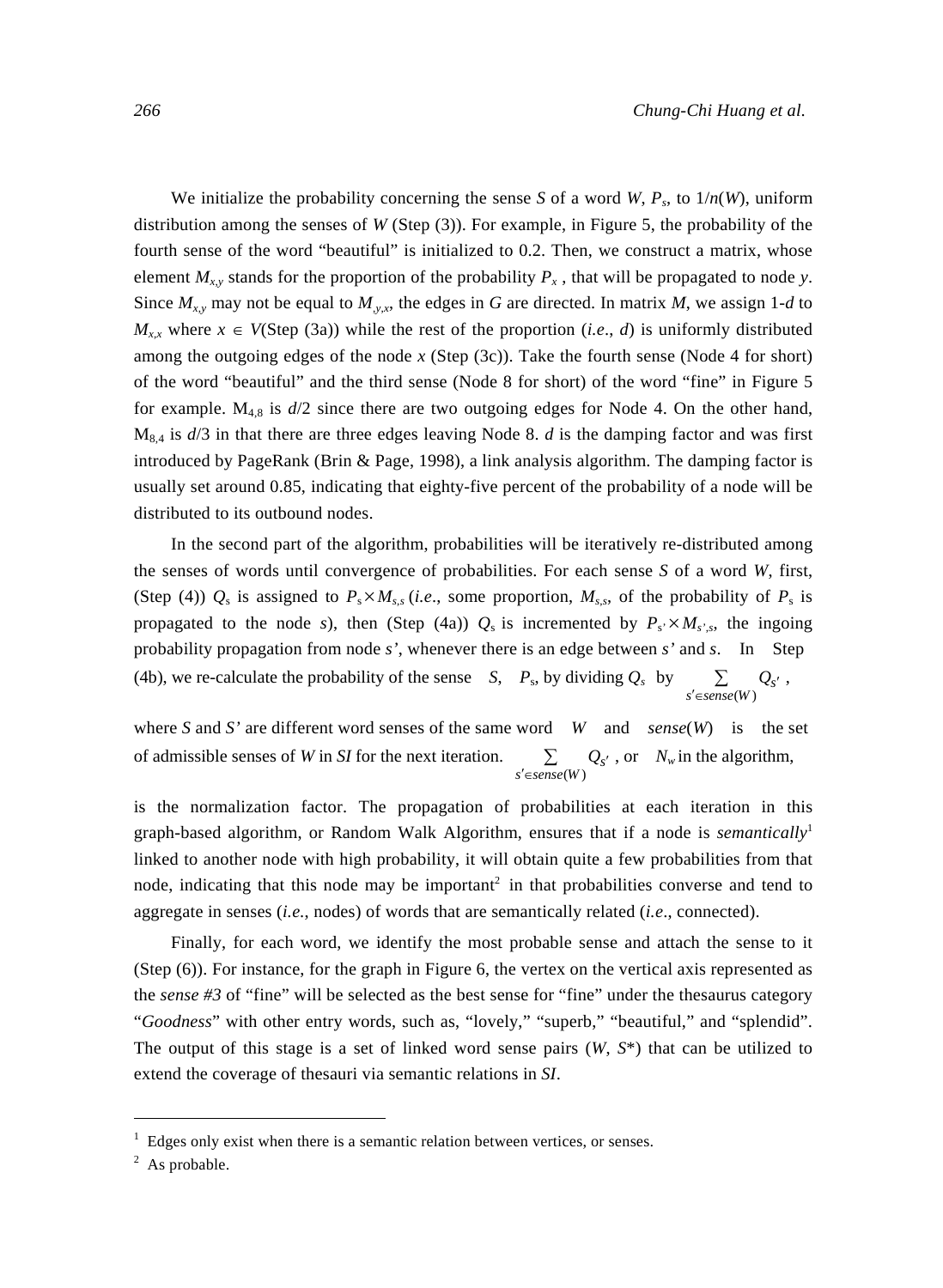Theoretically, the method of PageRank (Brin & Page, 1998) distributes more probabilities or more scores through edges to well-connected nodes (*i.e*., well-known web pages) in a network (*i.e*., the Web). That is, more connected nodes tend to collect scores, in turn propagating comparatively more significant scores to their connected neighboring nodes. Consequently, the flow or re-distribution of probabilities or scores mostly would be confined to nodes in groups and the convergence of the probabilities over the network is to be expected normally. In this stage of our method, an edge is added if and only if there are some semantic relations, in the sense inventory, existing between two word senses (*e.g*., one is the immediate hyponym/hypernym of the other), to differentiate semantically-related senses from those that are not. The PageRank-like algorithm in Figure 4 is exploited to determine the most well-connected or more semantically related (sense) group. Additionally, the senses in the group are assumed to be the most suitable senses of words for the given semantic category or semantic topic. This assumption is more likely to be correct if the number of given words in a category is big enough (it is usually easier to uniquely determine the sense of words given more words). Moreover, empirically, the number of iterations needed for probabilities to converge is less than ten (Usually, six is enough. It took only three iterations for words in Figure 6 to converge.); a quick scan of the results of this sense-assigning step reveals that the aforementioned assumption leads to satisfying sense analyses.



*Figure 6. Highest scoring word sense in the stationary distributions for thesaurus word list under category "Goodness" assigned automatically by Random Walk on graph.*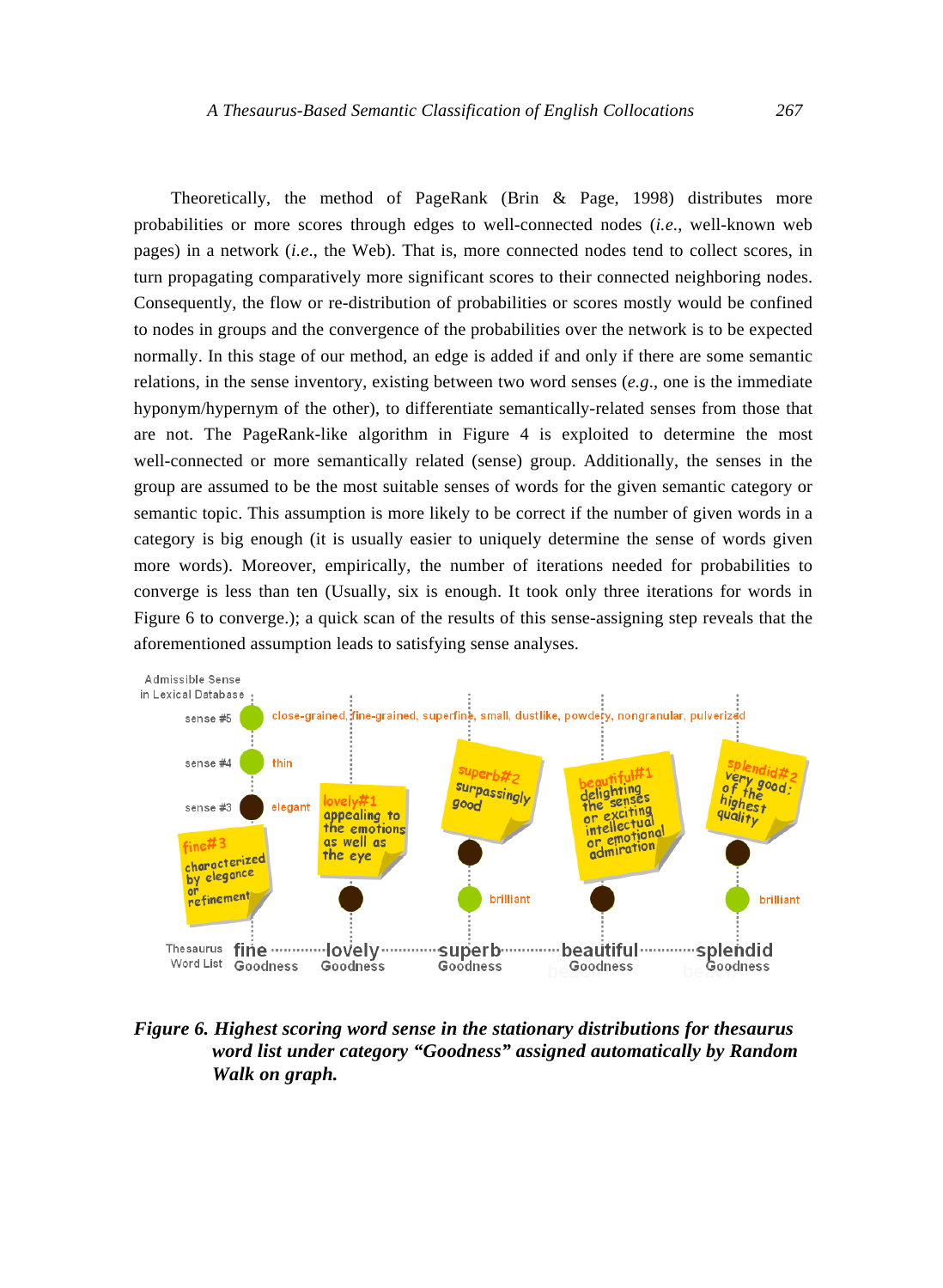## **3.2.2 Extending the Coverage of Thesaurus**

Automating the task of constructing a large-scale semantic knowledge base for semantic classification imposes a huge effort on the side of knowledge integration. Starting from a widespread computational lexical database, such as *WordNet,* overcomes the difficulties of building a knowledge base from scratch. In the second stage of the learning process (Step (2) in Figure 3), we attempt to broaden the limited thesaurus coverage in view of reducing encounters of unknown words in collocation label assignment in Section 3.3. The sense-annotated word lists generated as a result of the previous step are useful for enlarging and enriching the vocabulary of the thesaurus.

Take the sense-annotated result in Figure 6 for example. "Fine" with other adjective entries "beautiful," "lovely," "splendid," and "superb" under the semantic label "*Goodness*" is identified as belonging to the word sense *fine#3* "*characterized by elegance or refinement or accomplishment*" rather than other admissible senses (as shown in Table 1). After knowing the sense of the word "fine" under the semantic category "*Goodness,*" we may now add its similar words via feasible semantic operators (as shown in Table 2) provided in the word sense inventory (e.g., *WordNet*). Its similar word, as suggested in Table 1 and 2, elegant#1 can be acquired by applying the operator "syn operator" on fine#3. Then, elegant#1 is incorporated into the knowledge base (*e.g*., *ISK*) under the semantic category of fine#3, "*Goodness*".

| <b>Sense</b><br><b>Number</b> | <b>Definition</b>                                                  | <b>Example</b>                                                                                                                                                     | <b>Synsets of</b><br>Synonym                                    |
|-------------------------------|--------------------------------------------------------------------|--------------------------------------------------------------------------------------------------------------------------------------------------------------------|-----------------------------------------------------------------|
| fine $#1$                     | (being satisfactory or in<br>satisfactory condition)               | "an all-right movie"; "everything's<br>fine"; "the passengers were shaken<br>up but are all right"; "dinner and the<br>movies had been fine"; "things are<br>okay" | all right#1,<br>0.k. #1,<br>$ok#1$ ,<br>okay#1,<br>hunky-dory#1 |
| fine $#3$                     | (characterized by elegance)<br>or refinement or<br>accomplishment) | "fine wine"; "a fine gentleman";<br>"looking fine in her Easter suit";<br>"fine china and crystal"; "a fine<br>violinist"                                          | elegant#1                                                       |
| fine $#4$                     | (thin in thickness or<br>diameter)                                 | "a fine film of oil"; "fine hairs";<br>"read the fine print"                                                                                                       | thin#1                                                          |

*Table 1. Admissible senses for adjective "fine"* 

| Table 2. Semantic relation operators for extending the coverage of thesaurus. |  |  |  |  |  |  |  |  |  |  |
|-------------------------------------------------------------------------------|--|--|--|--|--|--|--|--|--|--|
|-------------------------------------------------------------------------------|--|--|--|--|--|--|--|--|--|--|

| semantic relation<br>operators | <b>Description</b>                                                                                                                                        | <b>Relations</b><br><b>Hold for</b> |
|--------------------------------|-----------------------------------------------------------------------------------------------------------------------------------------------------------|-------------------------------------|
| syn operator                   | synonym sets for every word that are interchangeable in some<br>context without changing the truth value of the preposition in<br>which they are embedded | all words                           |
| sim operator                   | adjective synsets contained in adjective clusters                                                                                                         | adjectives                          |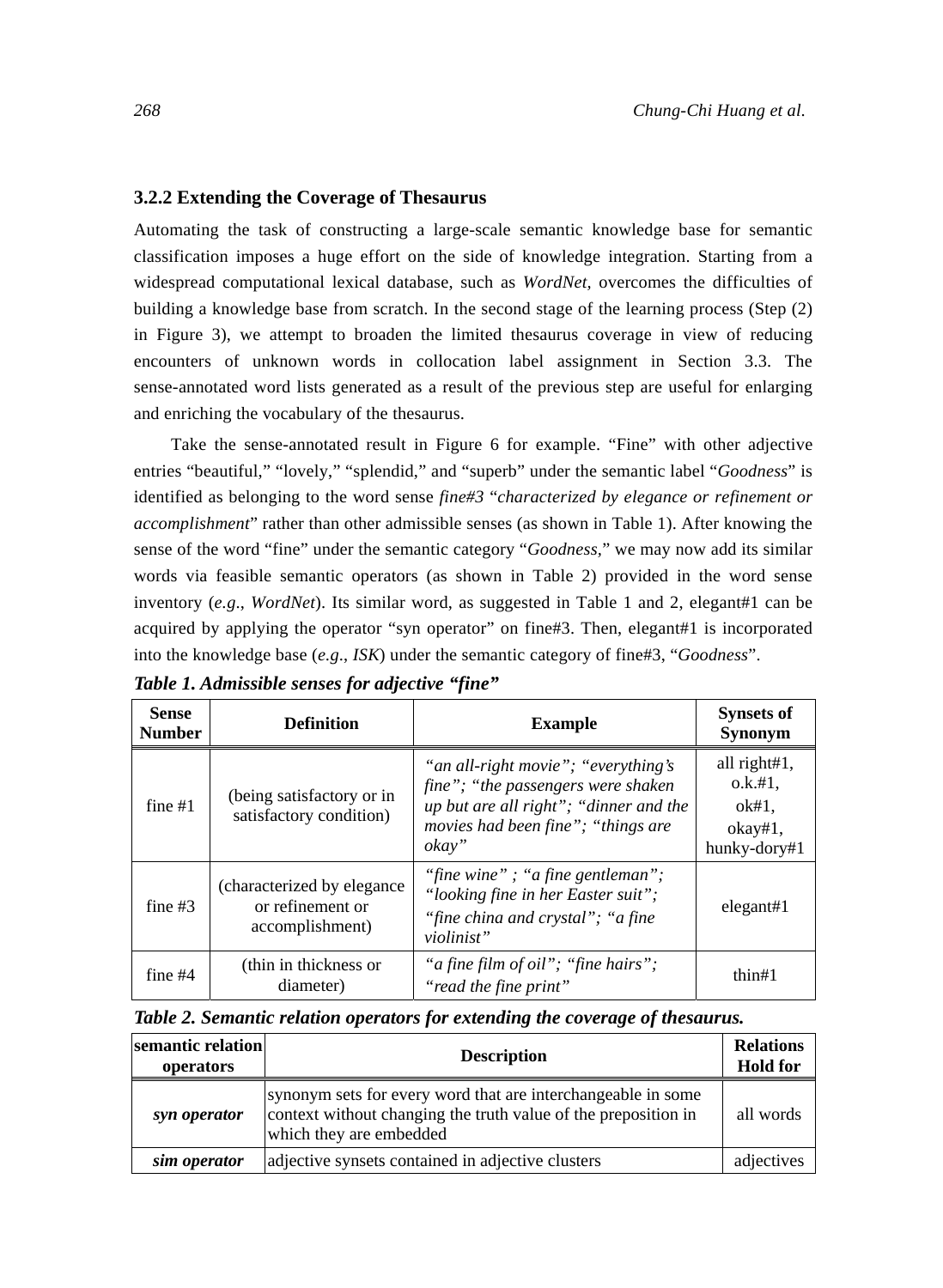In the end, by using semantic operators in lexical database (*e.g*., *WordNet*), the coverage of the integrated semantic knowledge obtained from Step (1) in Figure 3 can be enlarged for assigning the semantic label of a collocation at run-time (Section 3.3).

## **3.2 Giving Thesaurus Structure to Collocation by Iterative Graphical Algorithms**

Provided with the extended semantic knowledge obtained by following the learning process in Section 3.2, we build a thesaurus structure for the query results from online collocation reference tools. Figure 7 illustrates a thesaurus structure imposed on some adjective collocations (*i.e*., "superb," "fine," "lovely," "beautiful," "splendid," *etc*.) of the word "beach" by our system.



*Figure 7. Sample adjective collocations of the word "beach" after being classified into some general-purpose semantic topics.* 

At run-time, we apply the Random Walk algorithm, which is very similar to the one in Figure 4, to automatically assign semantic labels to all collocations of a pivot word (*e.g*., "beach") by exploiting semantic relatedness identified among these collocations. Once we know the semantic labels, or thesaurus categories, of the collocates, we partition them in groups according to their labels, which is helpful for dictionary look-up and for L2 learners to quickly find their desired collocations under some semantic meaning. The following depicts the semantic labeling procedure.

The input to this procedure is (1) a set of collocations, *Col*, for the query word *X*; (2) the integrated semantic knowledge (*i.e*., *ISK*) from Section 3.2, {(*W*, *L*)} where a word *W* is semantically labeled as *L*. The output of this procedure is sets of collocations, each of which is classified under a semantic label and contains semantically-related collocations of the query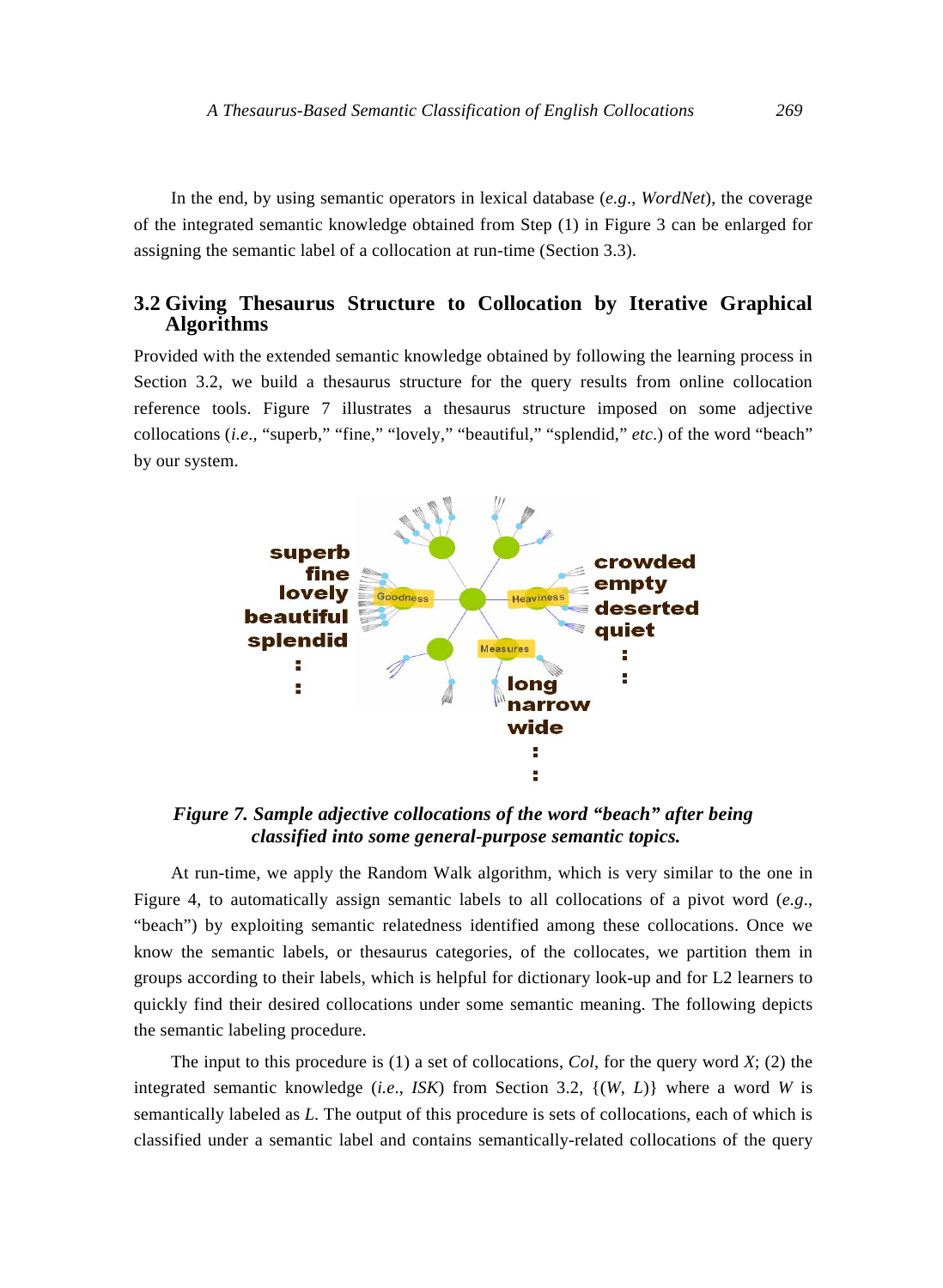word (see Figure 7).

At first, we construct a graph  $G = \{V,E\}$  where a vertex in V represents a possible semantic category for a collocation *C* in *Col* and an edge in *E* represents a semantic relatedness holding between vertices. Note that we can look up possible semantic labels of a word from *ISK* and that edges in *G* are directed.

We use *PL* to depict the probability of the candidate label, *L*, of a collocation in *Col*. Prior to the random-walking process,  $P_L$  is uniformly initialized over possible labels of a collocation. Once the matrix  $M$ , representing the proportions of probabilities to be propagated, is built,  $P_L$ will be iteratively changed, based upon current statistics, until convergence of probabilities. Recall that an element  $M_{x,y}$  in the matrix will be set to 1-*d* if node *x* is equal to node *y*; will be set to  $d/e(x)$  if *x* is different from *y*, there is an edge between *x* and *y*, and there are  $e(x)$  edges leaving *x*; and will be set to zero otherwise. At each iteration, the probabilities of the candidate labels of a collocate sum to one, suggesting normalization is needed for each iteration as in the algorithm of word sense assignment in Figure 4.

Finally, we identify the most probable semantic label  $L^*$  for each collocate *C*, resulting in a list of  $(C, L^*)$ . The procedure is designed to arrange given collocations in thesaurus categories with semantically related collocations therein, providing L2 learners with a thesaurus index for easy lookup or easy concept-grasping (see Figure 7 for an example).

## **4. Experimental Setting**

## **4.1 Experimental Data**

In our experiment, we applied the Random Walk Algorithm (in Section 3.2 and Section 3.3) to partition collocations into existing thesaurus categories, thus imposing a semantic structure on the raw data (*i.e*., given collocations). In analysis of learners' collocation error patterns, verb-noun (V-N) and adjective-noun (A-N) collocations were found to be the most frequent error patterns (Liu, 2002; Chen, 2002). Hence, for our experiments and evaluation, we focused our attention particularly on V-N and A-N collocations.

Recall that our classification model starts with a thesaurus consisting of lists of semantically related words and extends the thesaurus using sense labeling in Section 3.2.1 and semantic operators in the word sense inventory in Section 3.2.2. The extended semantic knowledge provides collocates with topic labels for semantic classification of interest. Two kinds of resources required in our experiment to obtain the extended knowledge base are described below.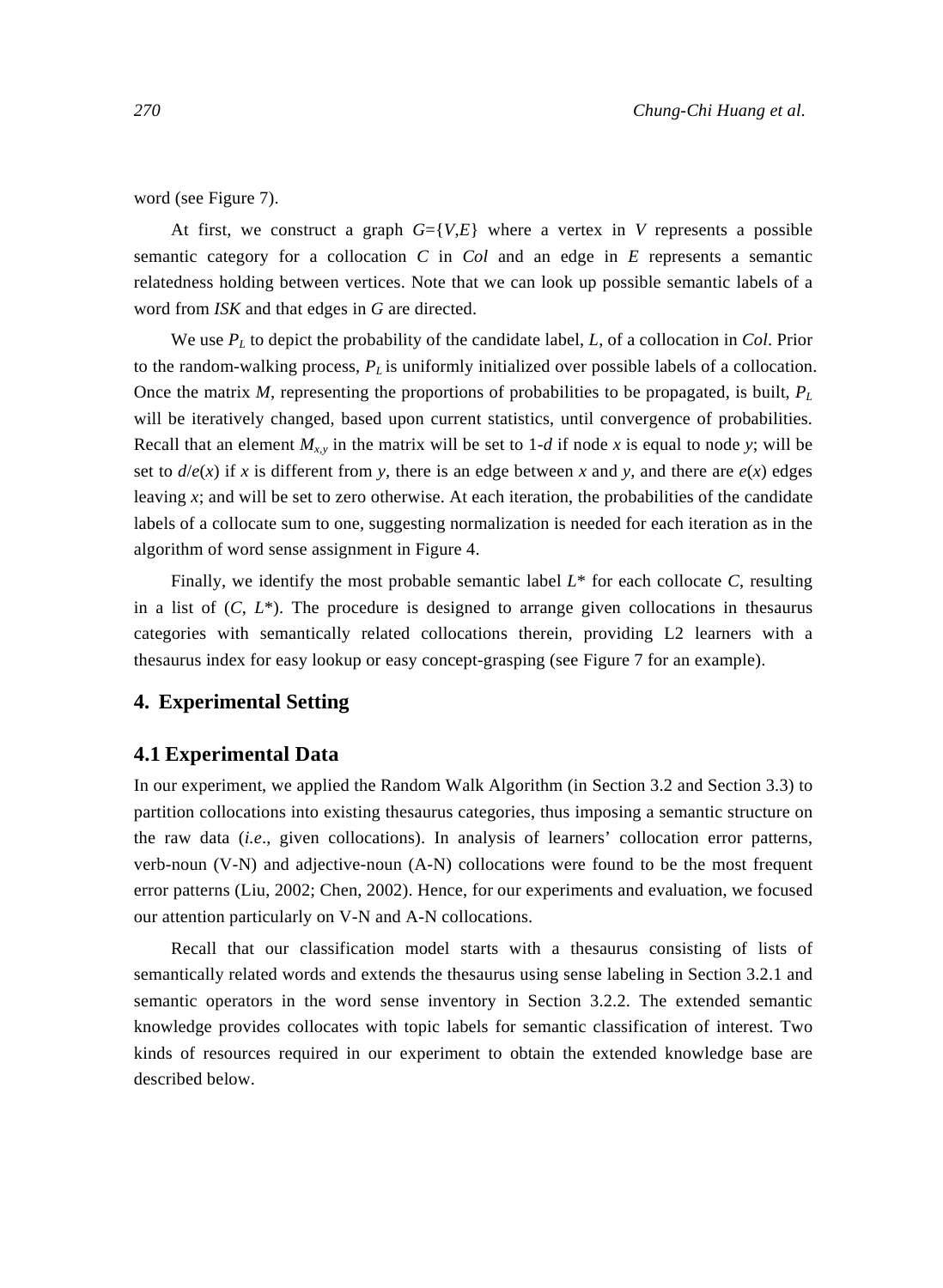## **4.1.1 Data Source 1: A Thesaurus**

We used *Longman Lexicon of Contemporary English* (*LLOCE* for short) as our thesaurus of semantic categories (*i.e*., *TC*). *LLOCE* contains 15,000 distinct entries for all open-class words, providing semantic fields of a pragmatic, everyday common sense index for easy reference. The words in *LLOCE* are organized into approximately 2,500 semantic word sets. These sets are divided into 129 semantic categories and further organized as 14 semantic fields. Thus, the semantic field, category, and word set in *LLOCE* constitute a three-level hierarchy, in which each semantic field contains 7 to 12 categories and each category contains 10 to 50 sets of semantic related words. The *LLOCE* is based on coarse, topical semantic classes, making them more appropriate for WSD than other finer-grained lexica. Alternatively, *Roget's Thesaurus*  can be used as the thesaurus.

#### **4.1.2 Data Source 2: A Word Sense Inventory**

For our experiments, we need comprehensive coverage of word senses. Word senses can be obtained easily from any definitive record of the English language (*e.g*. an English dictionary, encyclopedia or thesaurus). We used *WordNet 3.0* as our sense inventory. It is a broad-coverage, machine-readable lexical database, publicly available in parsed form (Fellbaum, 1998) and consists of 212,557 sense entries for open-class words, including nouns, verbs, adjectives, and adverbs. *WordNet* is organized by the synonymous sets, or synsets, and provides semantic operators to act upon its synsets.

## **4.2 Experimental Configurations**

Given the aforementioned two data sources, we first integrate them into one then broaden the vocabulary of the thesaurus, the basis knowledge for assigning semantic labels to collocations.

## **4.2.1 Step 1: Integrating Semantic Knowledge**

For each semantic topic in *LLOCE*, we attach word senses to its constituent words based on semantic coherence (within a topic) and semantic relations created by lexicographers from *WordNet*. The integrated semantic knowledge can help interpret a word by providing information on its word sense and its corresponding semantic label.

Recall that, to incorporate senses into words with semantic topics, our model applies the Random Walk Algorithm on a weighted directed graph whose vertices (word senses) and edges (semantic relations) are extracted from and are based on *LLOCE* and *WordNet 3.0*. All edges are drawn and weighted to represent the magnitudes of semantic relatedness among word senses. See Table 3 for the relations (or semantic operators) existing in edges in our experiment.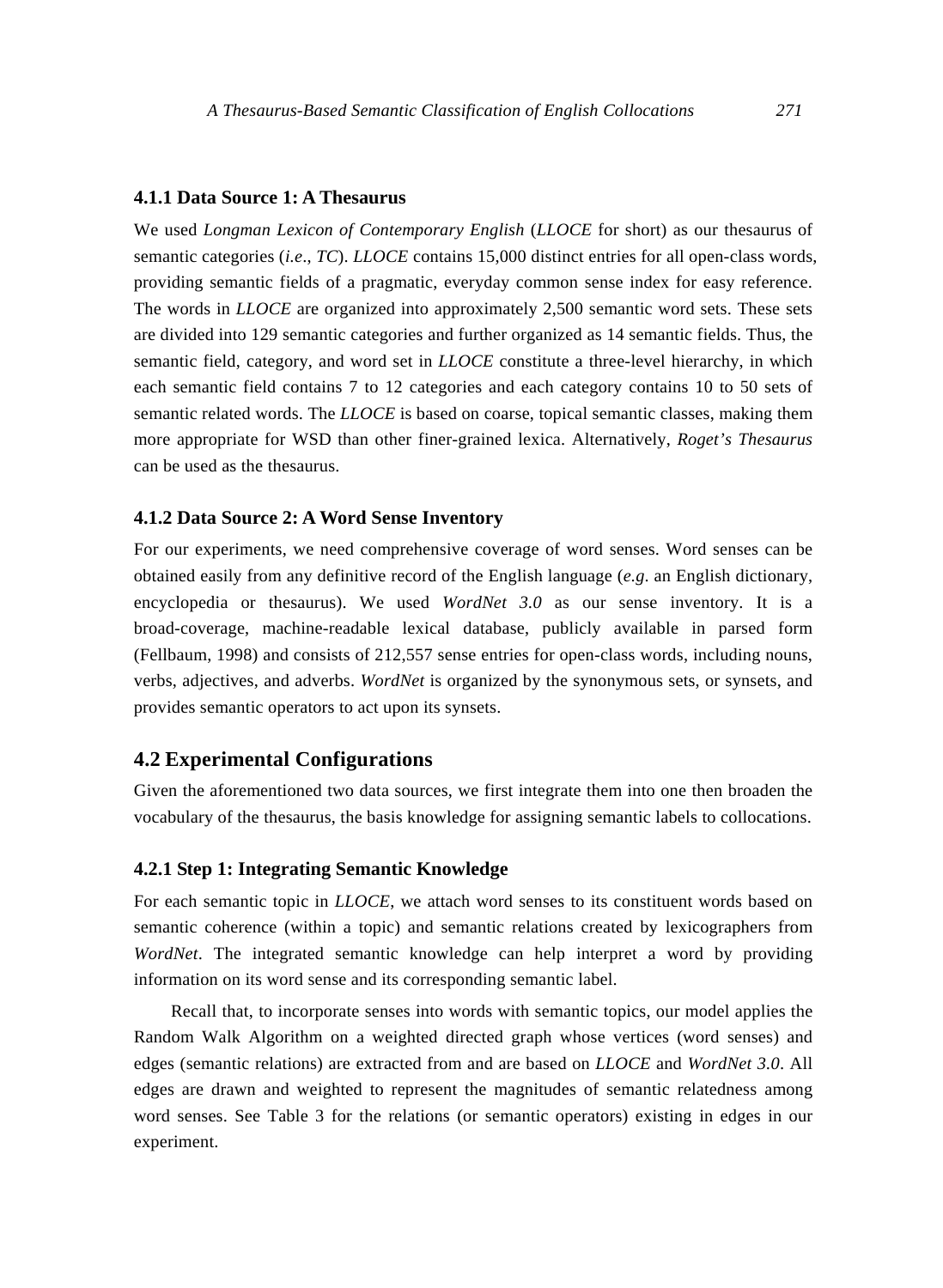| <b>Semantic Relations for Word Meanings</b><br><b>Relations</b> |                                                                                                                                                           | <b>Relations</b><br><b>Hold for</b> |  |  |
|-----------------------------------------------------------------|-----------------------------------------------------------------------------------------------------------------------------------------------------------|-------------------------------------|--|--|
| syn                                                             | synonym sets for every word that are interchangeable in some<br>context without changing the truth value of the preposition in<br>which they are embedded | all words                           |  |  |
| hyp                                                             | hypernym/hyponym (superordinate/subordinate) relations<br>between synonym sets                                                                            | nouns<br>verbs                      |  |  |
| vgp                                                             | verb synsets that are similar in meaning and should be grouped<br>together when displayed in response to a grouped synset search.                         | verbs                               |  |  |
| sim                                                             | adjective synsets contained in adjective clusters                                                                                                         |                                     |  |  |
| der                                                             | words that have the same root form and are semantically related                                                                                           |                                     |  |  |

*Table 3. Available semantic relations.* 

#### **4.2.2 Step 2: Extending Semantic Knowledge**

Based on the senses mapped to words with semantic labels (via the graph-based sense assignment algorithm), we further utilize the semantic operators in *WordNet* (*i.e*., *SI*) to add new words into *LLOCE* (*i.e*., *TC*). Depending on the part-of-speech (*i.e*., noun, adjective, or verb) of the word at hand, various kinds of semantic relation operators (see Table 3) are available for enriching the vocabulary of the integrated semantic knowledge (*i.e*., *ISK*) of *WordNet* and *LLOCE*. In the experiment, using the *syn* operator alone broadened the vocabulary size of *ISK* to a size more than twice as large as that of the thesaurus *LLOCE* (*i.e*., 39,000 vs. 15,000).

## **4.3 Test Data**

We used a collection of 859 V-N and A-N collocation pairs for testing. These collocations were obtained from the website: *JustTheWord* (http://193.133.140.102/JustTheWord/). *JustTheWord* clusters collocates into sets without any explicit semantic label. We will compare its clustering performance with our model's performance in Section 5.

In the experiment, we evaluated semantic classification of three<sup>3</sup> types of collocation pairs: (1) A-N pairs and clustering over the **adjectives** (**A**-N), (2) V-N pairs and clustering over the **verbs** (**V**-N), and (3) V-N pairs and clustering over the **nouns** (V-**N**). For each type, we selected five pivot words with varying levels of abstractness for L2 learners and extracted a subset of their respective collocations from *JustTheWord*, leading to a test data set of 859 collocation pairs. Table 4 shows the number of the collocations for each pivot of each collocation type. In total, 307 collocates were extracted for **A**-N, 184 for **V**-N, and 368 for

<sup>&</sup>lt;sup>3</sup> We do not consider the case of A- $N$  in that, usually, various nouns can follow an adjective.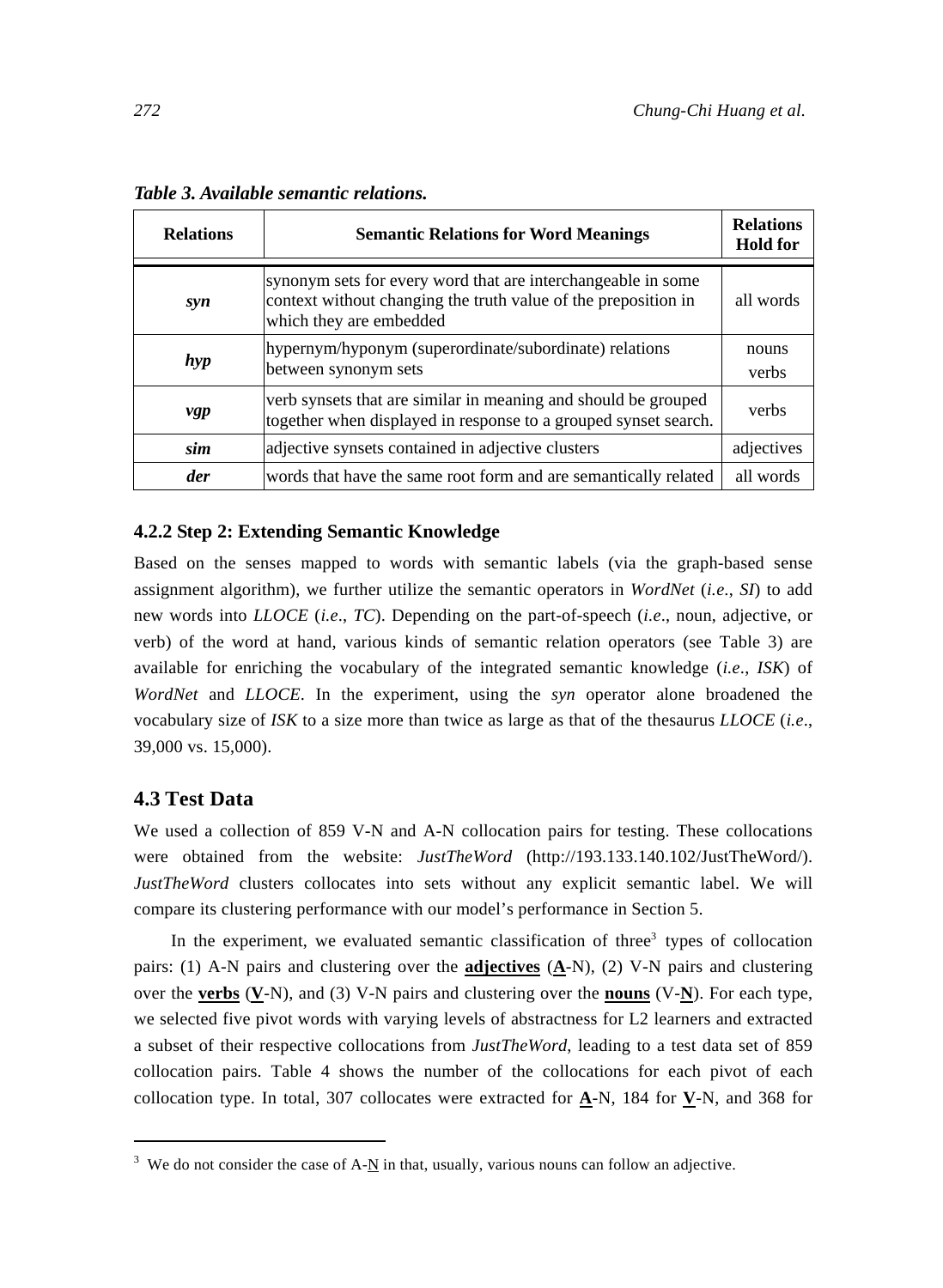# V-**N**.

To appropriately select our testing pairs from *JustTheWord*, we were guided by research into L2 learners' and dictionary users' needs and skills for second language learning, especially taking account the meanings of complex words with many collocates (Tono, 1992; Rundell, 2002). The pivot words we selected for testing are words that have many respective collocations and are shown in worth-noting boxes in *Macmillan English Dictionary for Advance Learners* [ISBN 0-333-95786-5] (First edition, henceforth *MEDAL*).

| collocation<br>type | pivot<br>word | some collocations                        | count |
|---------------------|---------------|------------------------------------------|-------|
|                     | advice        | helpful, dietary, impartial, free        | 36    |
| $\underline{A}$ -N  | attitude      | healthy, moral, aggressive, right        | 49    |
|                     | description   | clinical, excellent, fair, precise       | 47    |
| $(N=pivot)$         | effect        | serious, inevitable, possible, sound     | 114   |
|                     | impact        | dramatic, negative, powerful, severe     | 61    |
|                     | balance       | strike, maintain, achieve, tilt, tip     | 29    |
| $V-N$               | disease       | cure, combat, carry, transmit, carry     | 21    |
|                     | issue         | settle, clarify, identify, remain, avoid | 38    |
| $(N=pivot)$         | plan          | propose, submit, accept, involve         | 54    |
|                     | relationship  | forge, alter, develop, damage, form      | 42    |
|                     | deserve       | blame, support, title, thanks, honor     | 51    |
| $V_{-}N$            | express       | love, anger, fear, personality, doubt    | 82    |
|                     | fight         | disease, war, , enemy, cancer, duel      | 24    |
| $(V=pi vot)$        | hold          | funeral, presidency, hope, knife         | 151   |
|                     | influence     | health, government, opinion, price       | 60    |

*Table 4. Statistics of our testing collocation pairs.* 

# **5. Results and Discussions**

Two pertinent sides were addressed for the evaluation of our results. The first was whether such a model for a thesaurus-based semantic classification could generate collocation clusters correlating with human word meaning similarities to a significant extent. Second, supposing it could, would its results of semantic label assignment lead to easy dictionary lookup or better collocation understanding and production? In the following sections, two evaluation metrics are described to respectively examine our results in these two aspects, that is, the accuracy of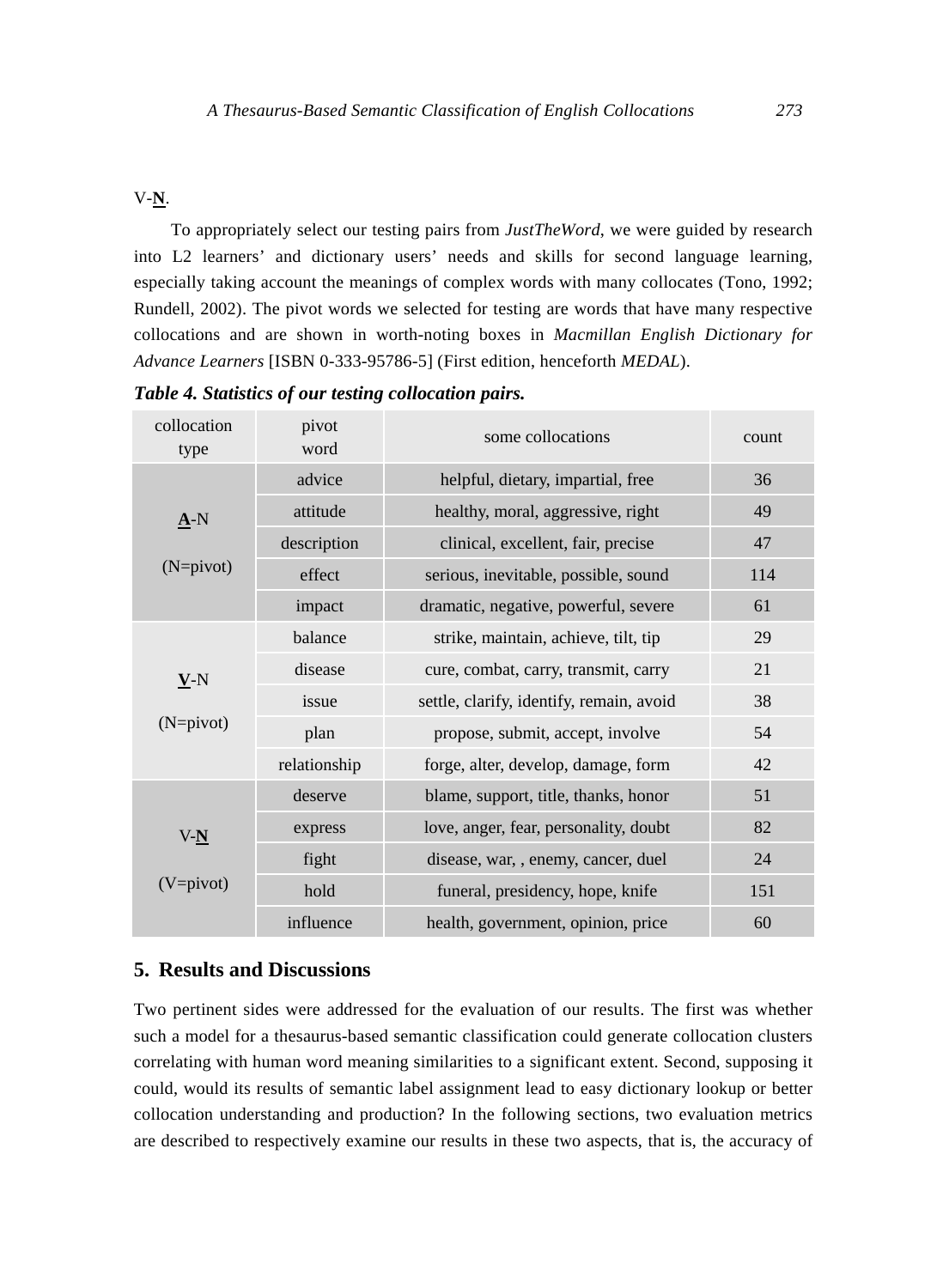our collocation clusters and the helpfulness of our labels in terms of language learning.

## **5.1 Performance Evaluation for Semantic Clusters**

Traditional cluster evaluation (Salton, 1989) might not be suited to assess our model, where we aim to facilitate collocation referencing and help learners improve their collocation production. Hence, to evaluate the performance of our clustering results, an evaluation sheet made up of test items, resembling synonym test items of the Test of English as a Foreign Language (TOEFL), was automatically generated for human judgment. Landauer and Dumais (1997) first proposed using the synonym test items of TOEFL as an evaluation method for semantic similarity. Fewer fully automatic methods of a knowledge acquisition evaluation, *i.e.,* ones that do not depend on knowledge being entered by a human, have been capable of performing well on a full scale test used to measure semantic similarity. A test item provided by Landauer (1997, as cited in Padó & Lapata, 2007) is shown below where "crossroads" is the synonym for "intersection" in the context.

You will find the office at the main **intersection**.

(a) place (b) crossroads (c) roundabout (d) building

As to our experiment, we evaluated the semantic relatedness among collocation clusters according to the above-mentioned TOEFL benchmark by setting up test items out of our clustering results. Then, human judges performed a decision task similar to TOEFL test takers: deciding which one of the four alternatives was synonymous with the target word. A sample question is shown below where "rocky" is clearly the most similar word for "sandy" given the pivot word "beach".

#### *sand***y** beach

#### (a) long (b) rocky (c)super (d)narrow

There were 150 multiple-choice questions randomly constructed to test the accuracy of our clusters, 50 questions for each collocation types (*i.e*., **A**-N, **V**-N, and V-**N**) and 10 for each of collocation pairs. In order to evaluate the degree to which our model achieved production of good clusters, two judges were asked to choose the most appropriate answer. More than one answer was allowed if the judges found some of the distractors in the test items to be plausible answers. Moreover, the judges were allowed not to choose any of the alternatives given if they thought no satisfactory answer was provided. Table 5 shows the performance of collocation clusters generated by *JustTheWord* and the proposed system. As suggested in the table, our model achieved significantly higher precision and recall in comparison with our baseline, *JustTheWord*.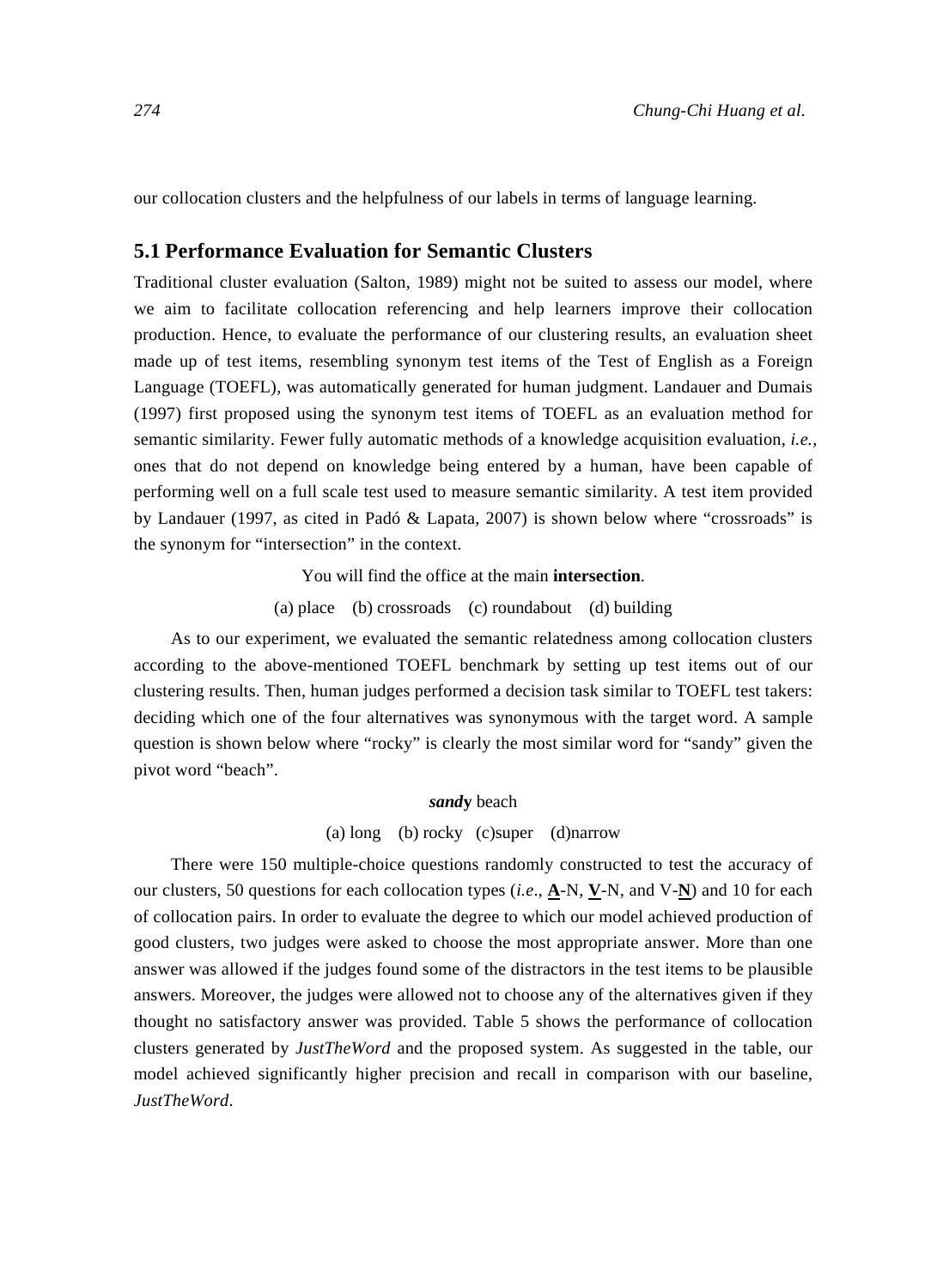| Results            | Judge 1          |               | Judge 2          | Inter-Judge   |                  |
|--------------------|------------------|---------------|------------------|---------------|------------------|
| System             | <b>Precision</b> | <b>Recall</b> | <b>Precision</b> | <b>Recall</b> | <b>Agreement</b> |
| Ours               | .79              |               | .73              | .67           |                  |
| <b>JustTheWord</b> | .57              | .58           | .57              | .59           | .82              |

*Table 5. Precision and recall of two systems* 

With high inter-judge agreement (*i.e*., 0.82), the influence of human judges' subjectivity on the performance evaluation of collocation clusters is not that severe and it is modest to say that our model's clustering results are thought to be better than the baseline's across human judges.

#### **5.2 Conformity of Semantic Labels**

The second evaluation task focused on whether the semantic labels would facilitate users scanning the collocation entries quickly and finding the desired concept of the collocations. The evaluation is aimed at examining the extent to which semantic labels are useful, and to what degree of reliability.

Two native speakers were asked to grade half of the labeled collocations randomly selected from our classifying results (all test data considered). A three-point rubric is used to evaluate the effectiveness, or usefulness, of the given semantic labels in terms of navigating users to the desired collocates. The three types of rubric points with their descriptions are: three points for those collocations with effective semantic labels in navigation in a collocation reference tool, two points for those with somewhat helpful assigned labels, and one point for those with misleading labels.

Table 5 shows that 77% of the semantic labels assigned as a reference guide have been judged as adequate in terms of guiding a user finding a desired collocation in a collocation learning tool and that our classification model provably yields productive performance of semantic labeling of collocates to be used to assist language learners. The results justify the thought that the move towards semantic classification of collocations is of probative value.

Table 6 shows that 76% of the semantic labels assigned as a reference guide were judged adequate in terms of guiding users to find a desired collocation in a collocation learning tool, and this suggests that our classification model yielded promising performance in semantically labeling collocates further to be used to assist language learners. The results justify that the move towards semantic classification of collocations is of probative value.

*Table 6. Performance evaluation for assigning semantic labels as a reference guide* 

|                    | Judge 1       | Judge 2       |  |  |
|--------------------|---------------|---------------|--|--|
| Ours               |               | .75           |  |  |
| <b>JustTheWord</b> | Not available | Not available |  |  |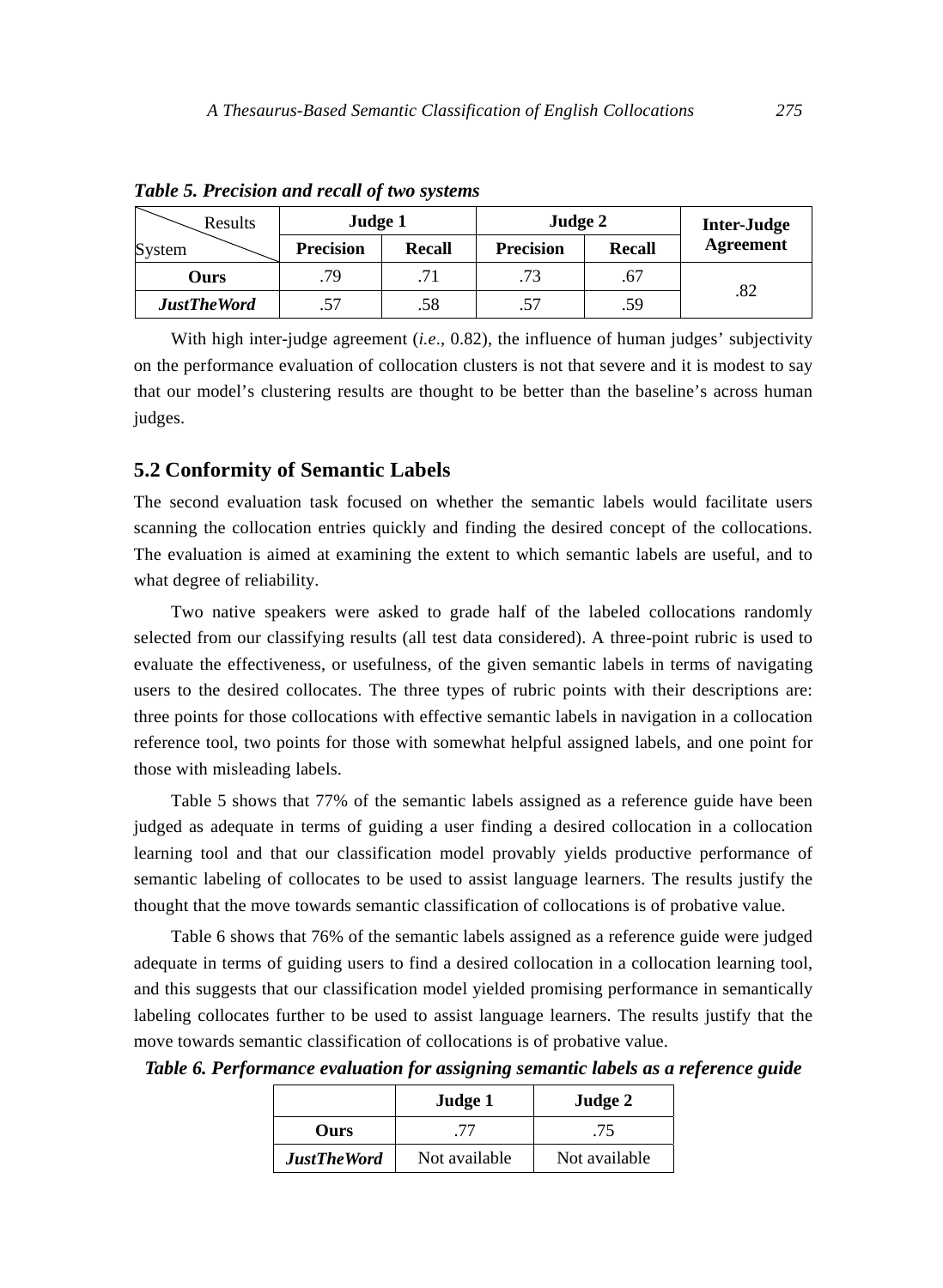## **6. Conclusion and Future Work**

The research seeks to create a thesaurus-based semantic classifier within a collocation reference tool without meaning access indices. We describe a thesaurus-based semantic classification for a semantic grouping of collocates with a pivot word. The construction of a collocation thesaurus is meant to enhance L2 learners' collocation production. Our classification model is based on two graph-based Random Walk Algorithms (*i.e*., word sense assignment and semantic label assignment) to categorize collocations into semantically-related groups for easy dictionary lookup and collocation understanding and production. The limited vocabulary size of the semantic thesaurus is dealt with using the sense information and the semantic operators in the word sense inventory, *WordNet*. The evaluation shows that the thesaurus structure imposed by our model for an existing computational collocation reference tool is quite accurate and is helpful for users to navigate the collocations of a pivot word.

Many avenues exist for future research and improvement of our system. For example, semantic relations existing between word senses may take on different weights in that some may be more informative than others in determining semantic similarities. Another interesting direction to explore is to see if our model can benefit from other thesauri with semantic labels.

## **References**

- Benson, M. (1985). Collocations and Idioms. In *R. Ilson (Ed.), Dictionaries, Lexicography and Language Learning* (ELT Documents 120; Oxford: Pergamon), 61-68.
- Béjoint, H. (1994). Tradition and Innovation in Modern English Dictionaries. Oxford: *Clarendon Press*.
- Brants, T. & Franz, A. (2006). Web 1T 5-gram corpus version 1.1. Technical report, Google Research.
- Brin, S. & Page, L. (1998). The anatomy of a large-scale hypertextual Web search engine. In *Proceedings of WWW Conference*.
- Chen, Y. (2004). A corpus-based analysis of collocational errors in EFL Taiwanese High School students' compositions. California State University, San Bernardino. June.
- Pantel, P. & Chklovski, T. (2004). VerbOcean: Mining the Web for Fine-Grained Semantic Verb Relations. In *Proceedings of Conference on Empirical Methods in Natural Language Processing*, 33-40.
- Chen, J.-N. & Chang, J. S. (1998). Topical clustering of MRD senses based on information retrieval techniques, *Computational Linguistics*, 24(1), March 1998.
- Downing, S. M., Baranowski, R. A. , Grosso, L.J., & Norcini, J. J. (1995). Item type and cognitive ability measured: the validity evidence for multiple true-false items in medical specialty certification. *Appl Meas Educ,* 8, 189-199.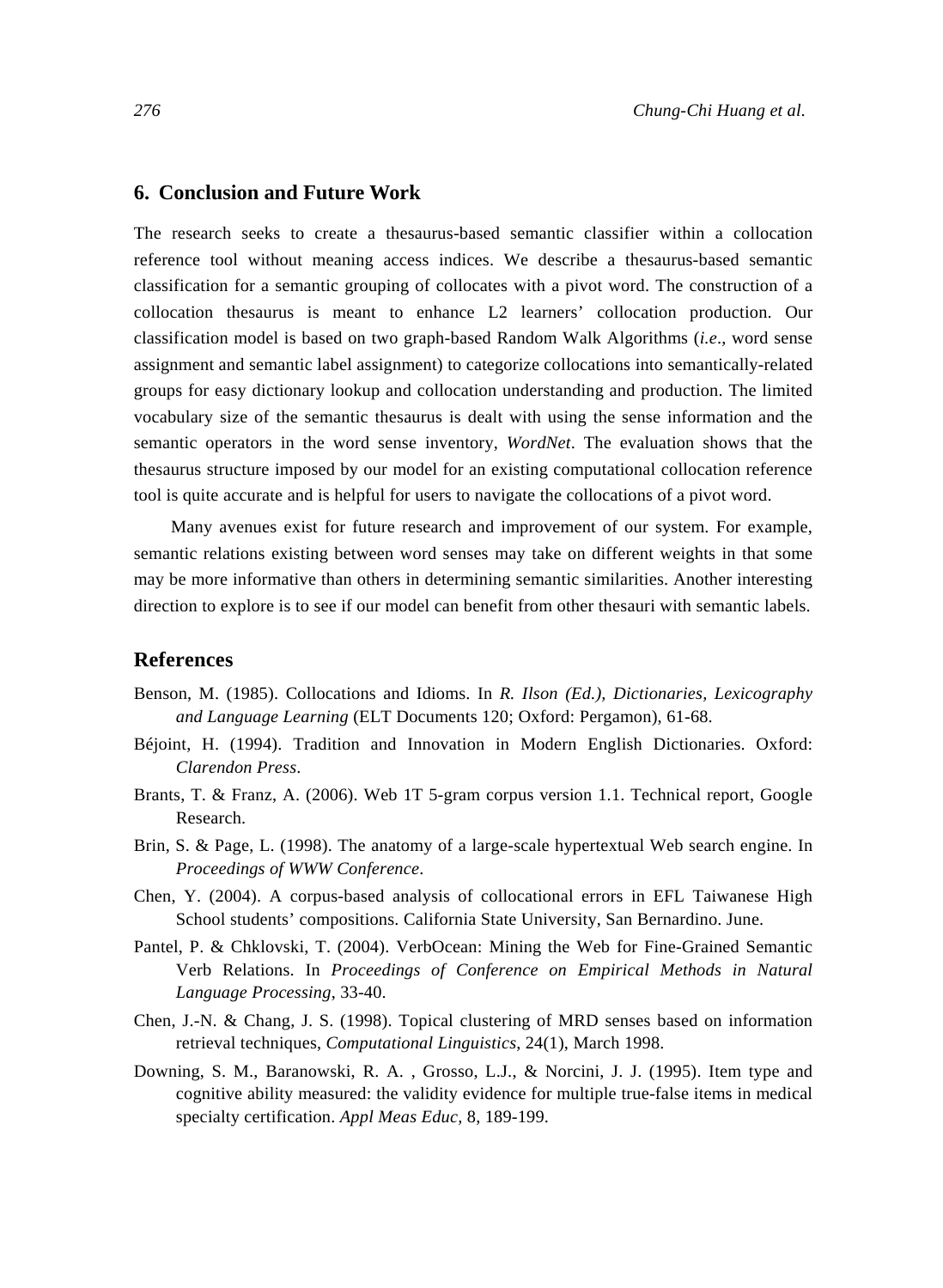- Deerwester, S., Dumais, S. T., Furnas, G. W., Landauer, T. K., & Harshman, R. (1990). Indexing by latent semantic analysis. *Journal of the American Society for Information Science* (*JASIS*), 41(6), 391-407.
- Firth, J. R. (1957). The Semantics of Linguistics Science. Papers in linguistics 1934-1951. London: *Oxford University Press*.
- Fellbaum, C. (1998). WordNet: An Electronic Lexical Database. MIT Press, Cambridge, MA.
- Hall, G. (1994). Review of The Lexical Approach: The State of ELT and a Way Forward, by Michael Lewis. *ELT Journal,* 44, 48.
- Heimlich, J. E. & Pittelman, S. D. (1986). Semantic mapping: Classroom applications. Newark, DE: International Reading Association.
- Hindle, D. (1990). Noun classification from predicate-argument structures. In *Meeting of the Association for Computational Linguistics*, 268-275.
- Hatzivassiloglou, V., & McKeown, K. R. (1993). Towards the automatic identification of adjectival scales: Clustering adjectives according to meaning. In *Proceedings of the 31st ACL*, 172-182.
- Jian, J.-Y., Chang, Y.-C., & Chang, J. S. (2004). TANGO: Bilingual Collocational Concordancer, *Post & demo in ACL* 2004, Barcelona.
- Johnson, D. D., & Pearson, P. D. (1984). *Teaching reading vocabulary*. New York: Holt, Rinehart & Winston.
- Kilgarriff, A. (1997). I Don't Believe in Word Senses, In: *Computers and the Humanities*. 31(2), 91-113(23).
- Kilgarriff, A. & Tugwell, D. (2001). "WORD SKETCH: Extraction and Display of Significant Collocations for Lexicography". In *Proceedings of COLLOCATION: Computational Extraction, Analysis and Exploitation workshop*, 32-38.
- Kemp, J. E., Morrison, G. R., & Ross, S. M. (1994). Developing evaluation instruments. In: *Designing Effective Instruction*. New York, NY: MacMillan College Publishing Company, 180-213.
- Lewis, M. (1997). Implementing the lexical approach. Hove, England: *Language Teaching Publications*.
- Lewis, M. (2000). Language in the Lexical Approach. In. M. Lewis (ed.) Teaching Collocation: Further development in the Lexical Approach. London, Language Teaching **Publications**
- Landauer, T. & Dumais, S. T. (1997). A solution to Plato's problem: The latent semantic analysis theory of acquisition, induction, and representation of knowledge. *Psychological Review*, 104(2), 211-240.
- Lesk, M. E. (1986). Automatic sense disambiguation using machine readable dictionaries: How to tell a pine cone from an ice cream cone. In *Proceedings of ACM SIGDOC '86*, 24-26.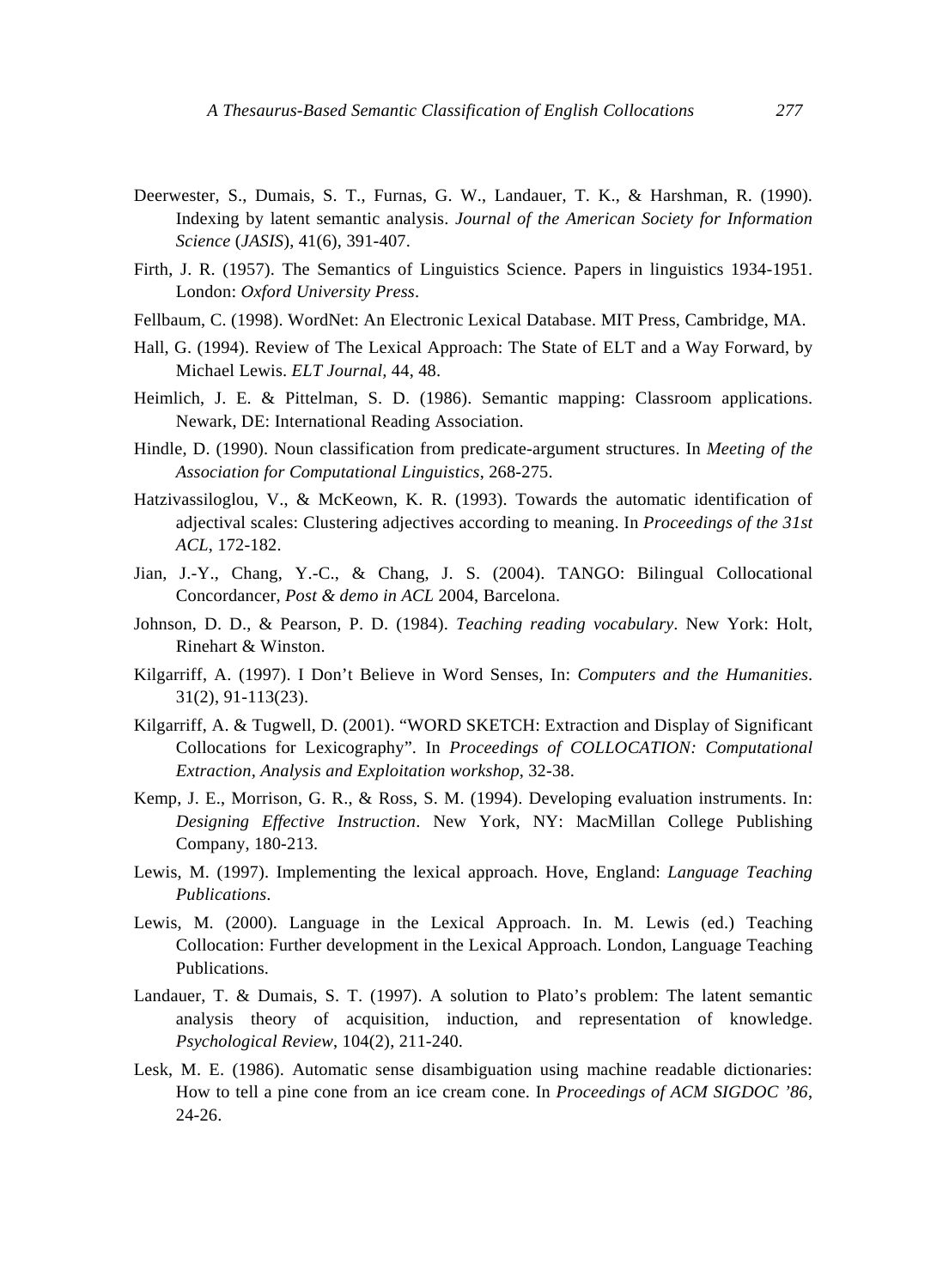- Lin, D. (1997). Using syntactic dependency as local context to resolve word sense ambiguity. In *Meeting of the Association for Computational Linguistics*, 64-71.
- Liu, L. E. (2002). A corpus-based lexical semantic investigation of vernb-noun miscollocations in Taiwan learners' English. *Tamkang University*, Taipei, January.
- Morris, J. & Hirst, G. (1991). Lexical cohesion computed by thesaural relations as an indicator of the structure of text. *Computational Linguistics*, 17(1), 21-48.
- Nattinger, J. R., & DeCarrico, J. S. (1992). Lexical Phrases and Language Learning. Oxford: *Oxford University Press*.
- Nesselhauf, N. (2003). The use of collocations by advanced learners of English and some implications for teaching. *Applied Linguistics,* 24(2), 223-242.
- Nation, I. S. P. (2001). Learning vocabulary in another language. Cambridge: Cambridge Press.
- Nirenburg, S. & Raskin, V. (1987). The subworld concept lexicon and the lexicon management system, *Computational Linguistics*, v. 13, December 1987.
- Nastase, V. & Szpakowicz, S. (2003). Exploring noun–modifier semantic relations. In *Fifth International Workshop on Computational Semantics* (*IWCS-5*), 285-301.
- Padó, S. & Lapata, M. (2007). Dependency-Based Construction of Semantic Space Models. *Computational Linguistics*, 33(2), 161-199.
- Roediger, H. L., III, & Marsh, E. J. (2005). The positive and negative consequence of multiple-choice testing. *Journal of Experimental Psychology: Learning, Memory, and Cognition*, 31, 1155-159.
- Readence, J. E., & Searfoss, L.W. (1986). Teaching strategies for vocabulary development. In E. K. Dishner, T. W. Bean, J. E. Readence, & D. W. Moore (Eds.), *Reading in the content areas: Improving classroom instruction* (2nd ed., pp. 183-188). Dubuque, IA: Kendall/ Hunt.
- Rehder, B., Schreiner, M. E., Wolfe, M. B. W., Laham, D., Landauer, T. K., & Kintsch, W. (1998). Using latent semantic analysis to assess knowledge: Some technical considerations. *Discourse Processes*, 25, 337-354.
- Scholfield, P. (1982). Using the English dictionary for comprehension. *TESOL Quarterly,* 16, 185-194.
- Salton, G. (1989). Automatic Text Processing: The transformation, analysis, and retrieval of information by computer. *Addidon-Wesley*.
- Sinatra, R., Beaudry, I., Pizzo, I., & Geishart, G. (1994). Using a computer-based semantic mapping, reading and writing approach with at-risk fourth graders. *Journal of Computing in Childhood Education,* 5, 93-112.
- Tono, Y. (1984). On the Dictionary User's Reference Skills. Unpublished B.Ed. Thesis. Tokyo: *Tokyo Gakugei University*.
- Tono, Y. (1992). The Effect of Menus on EFL Learners' Look-up Processes. LEXICOS 2 (AFRILEX Series) Stellenbosch: *Buro Van de Watt*.